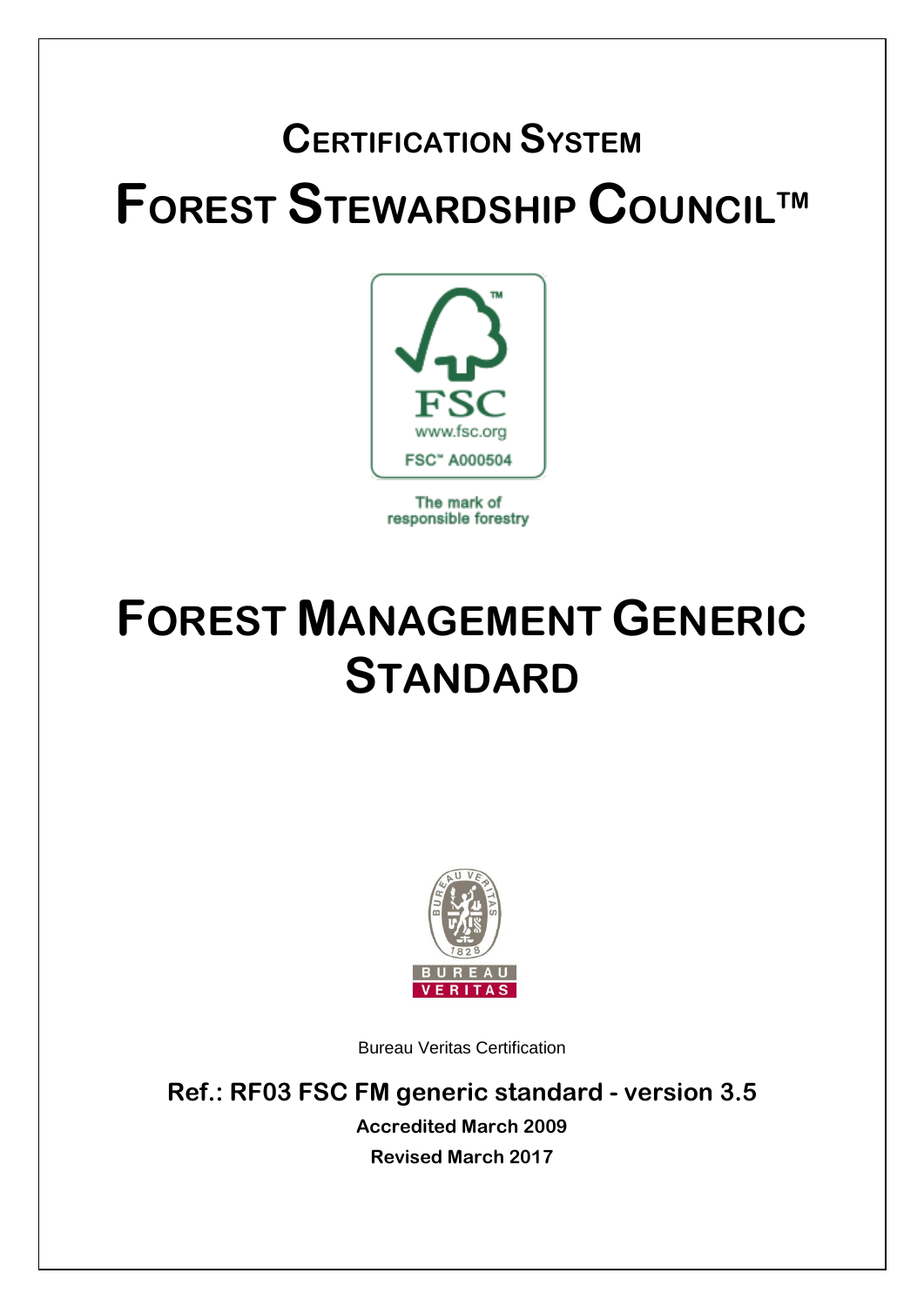#### **Foreword**

The present standard has been designed by Bureau Veritas Certification, based on the Forest Stewardship Principle and Criteria (FSC-STD-01-001 v4) and the FSC Standard: 'Structure, content and local adaptation of Generic Forest Stewardship Standards' (FSC-STD-20-002).

This standard does not consider the requirements for the use of FSC trademark *off product*. The company has to use FSC trademark as stated in the standard FSC-STD-50-001 and have a validation of any use of FSC trademark by Bureau Veritas Certification prior any publication.

Bureau Veritas Certification Holding is an independent accredited certification body (for more information, see [www.bureauveritas.com/wps/wcm/connect/bv\\_com/Group/Home/About-Us/Our-](http://www.bureauveritas.com/wps/wcm/connect/bv_com/Group/Home/About-Us/Our-Business/Certification)[Business/Certification](http://www.bureauveritas.com/wps/wcm/connect/bv_com/Group/Home/About-Us/Our-Business/Certification) ).

#### **Content**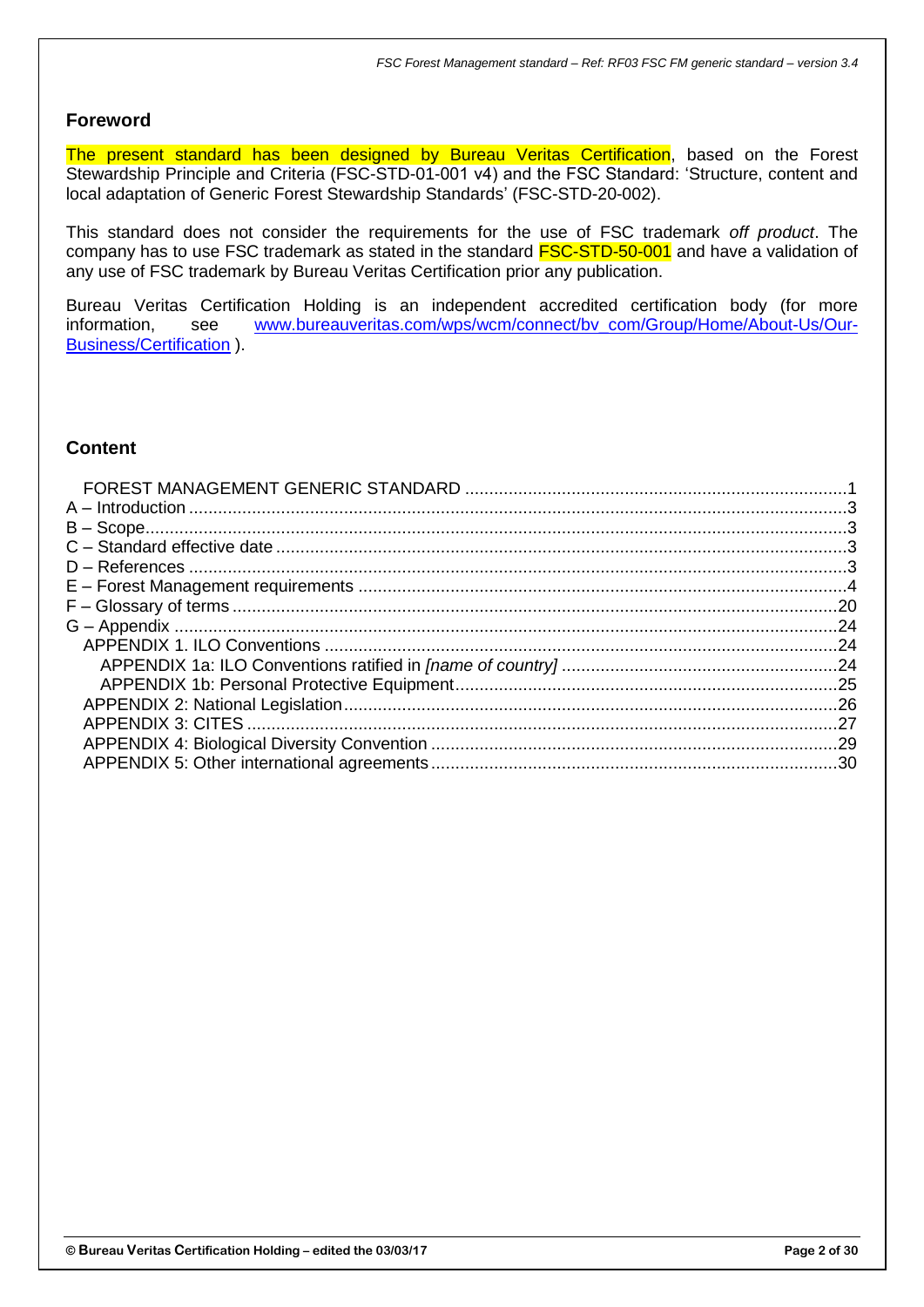## <span id="page-2-0"></span>**A – Introduction**

The present document is a **normative document** that specifies the requirements to be met by forest management enterprises in order to obtain a FSC forest management certificate.

It contains the FSC Principles (10) and Criteria (56) and 'generic indicators' that have been specified by Bureau Veritas Certification and endorsed by FSC. It is not an applicable standard by itself, as per FSC requirements **this document must be adapted to the local forest context according to FSC-STD-20- 002** (for more information see BMS Specific to FSC) **prior its use and implementation on main forest management evaluation** (see scope).

Nevertheless and as a first approach, this generic standard may be used during a pre-audit and thus constitutes the requirements to fulfil in countries where there are no or few FSC organisations / experience.

Compliance with the standard shall be determined by evaluating observed performance at the Forest Management Unit (FMU) level against each indicator of the standard, and in comparison with any performance threshold(s) specified for the indicator, unless otherwise specified (e.g. certification of group).

For group certification, the compliance of the company shall be evaluated against this standard completed with the standard FSC-STD-30-005.

The present standard is publicly available.

## <span id="page-2-1"></span>**B – Scope**

This standard has a worldwide scope (everywhere applicable), it cannot be used as such for forest management evaluations and shall be adapted to evaluate forests in regions where there is no FSC endorsed National or Regional standard.

Indicators shall apply to all forests covered by the scope of the standard, including smaller or lower intensity managed forests, unless otherwise specified.

This adaptation is conducted according to Bureau Veritas Certification specific procedure. Principles and Criteria are not modified and only the indicators may be changed during the adaptation.

### <span id="page-2-2"></span>**C – Standard effective date**

This standard has been accredited by FSC on the  $23<sup>rd</sup>$  of March 2009 and shall be used by Bureau Veritas Certification on the purpose of adaptation to local context from the accreditation date. The compliance of the forest management applicants will be evaluated against this version of the standard right away for main and complementary audits and by March 2010 for surveillance audit.

## <span id="page-2-3"></span>**D – References**

FSC-STD-01-001 FSC Principles and Criteria for Forest Stewardship

FSC-STD-01-002 FSC glossary of terms

FSC-STD-01-003 SLIMF Eligibility Criteria

FSC-STD-20-001 General requirements for FSC accredited certification bodies

FSC-STD-20-002 Structure, content and local adaptation of generic forest stewardship standard

FSC-STD-20-007 Forest Management Evaluations

FSC-STD-30-001 Indicators and thresholds for the identification of 'highly hazardous' pesticides (HHP)

FSC-STD-30-001 a FSC List of 'highly hazardous' pesticides

FSC-STD-30-005 Standard for group entities in forest management groups

FSC-STD-40-004 Standard for Chain of Custody Certification

FSC-STD-50-001 Requirements for use of the use of the FSC trademarks by certificate holders

FSC-GUI-60-004 FSC Forest Stewardship Standards: structure, content and suggested indicators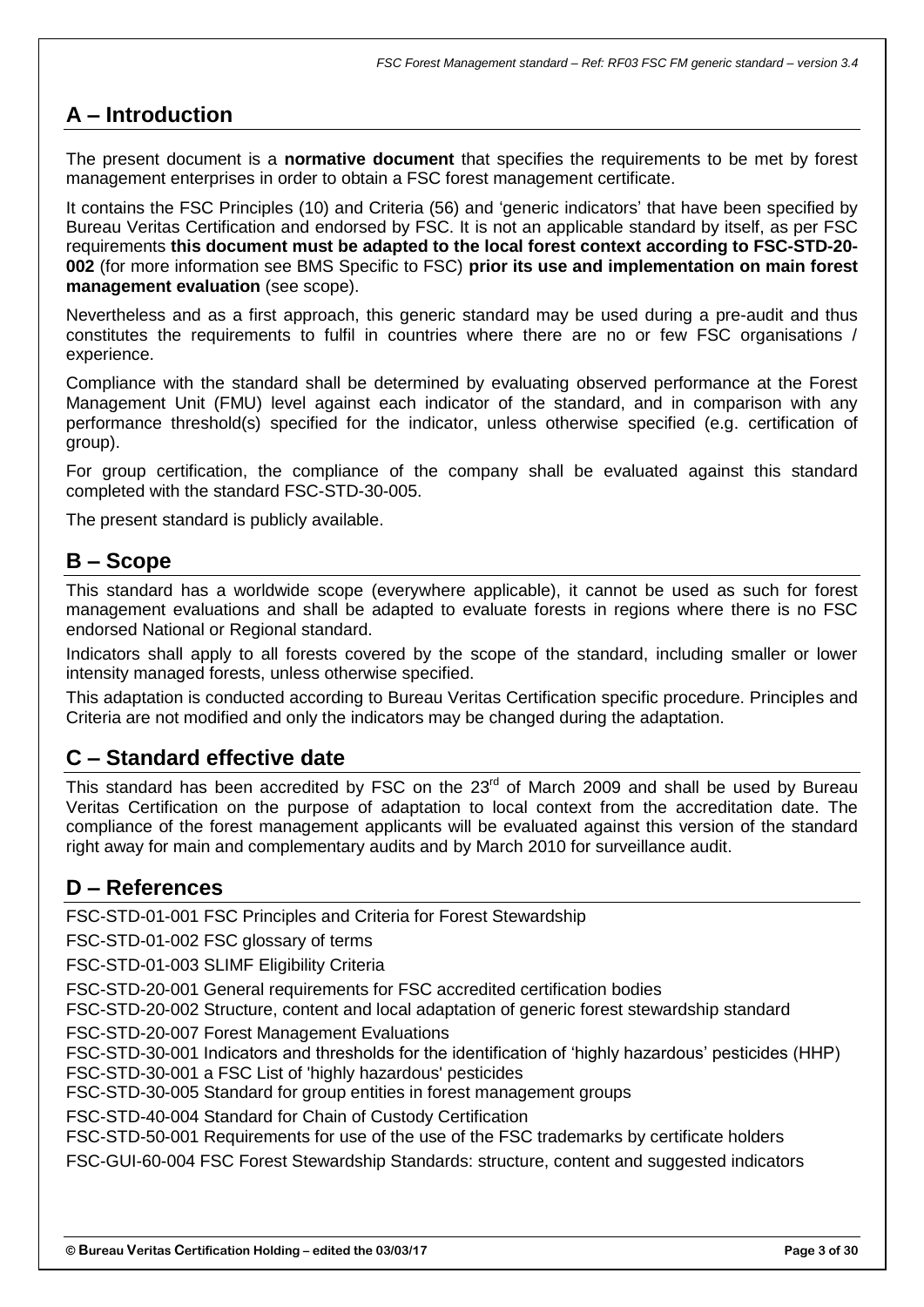## <span id="page-3-0"></span>**E – Forest Management requirements**

In bold: Original FSC Principles and Criteria

 $\overline{\phantom{a}}$ 

In normal font: Generic indicators of Forest Management, specified by Bureau Veritas Certification, that have to be adapted locally for an initial audit.

| 1 | <b>Compliance with laws and FSC Principles.</b><br>Forest management shall respect all applicable laws of the country in which they occur,<br>and international treaties and agreements to which the country is a signatory, and<br>comply with all FSC Principles and Criteria. |                                                                                                                                                                                                                      |  |
|---|----------------------------------------------------------------------------------------------------------------------------------------------------------------------------------------------------------------------------------------------------------------------------------|----------------------------------------------------------------------------------------------------------------------------------------------------------------------------------------------------------------------|--|
|   | 1.1                                                                                                                                                                                                                                                                              | Forest management shall respect all national and local laws and administrative<br>requirements.                                                                                                                      |  |
|   | 1.1.1                                                                                                                                                                                                                                                                            | There is an up-dated list of all the legal and administrative requirements, local and<br>national, which apply to forestry.                                                                                          |  |
|   | 1.1.2                                                                                                                                                                                                                                                                            | A member of the personnel is responsible for the up-dating g of the list and/or of<br>the reference copies of the laws and regulations.                                                                              |  |
|   | 1.1.3                                                                                                                                                                                                                                                                            | The employees and sub-contractors are aware of the laws and regulations<br>implications.                                                                                                                             |  |
|   | 1.1.4                                                                                                                                                                                                                                                                            | The proper laws and regulations apply to all activities by means of procedures and<br>operational directives.                                                                                                        |  |
|   | 1.1.5                                                                                                                                                                                                                                                                            | Where non-conformities are identified, corrective actions are implemented.                                                                                                                                           |  |
|   | 1.1.6                                                                                                                                                                                                                                                                            | There is no evidence of non-conformity against legal requirements.                                                                                                                                                   |  |
|   | 1.2<br>be paid.                                                                                                                                                                                                                                                                  | All applicable and legally prescribed fees, royalties, taxes and other charges shall                                                                                                                                 |  |
|   | 1.2.1                                                                                                                                                                                                                                                                            | There is an up-dated list of legally prescribed fees, royalties, taxes and other<br>charges.                                                                                                                         |  |
|   | 1.2.2                                                                                                                                                                                                                                                                            | Evidences attesting the payment of taxes are available.                                                                                                                                                              |  |
|   | 1.2.3                                                                                                                                                                                                                                                                            | Future royalties costs have been taken into account in the budget.                                                                                                                                                   |  |
|   | 1.3<br>respected.                                                                                                                                                                                                                                                                | In signatory countries, the provisions of all binding international agreements such<br>as CITES, ILO Conventions, ITTA, and Convention on Biological Diversity, shall be                                             |  |
|   | 1.3.1                                                                                                                                                                                                                                                                            | Forest managers identified treaties and international conventions of which the<br>country is signatory.                                                                                                              |  |
|   | 1.3.2                                                                                                                                                                                                                                                                            | Forest managers are aware of the requirements of these treaties and conventions.                                                                                                                                     |  |
|   | 1.3.3                                                                                                                                                                                                                                                                            | The necessary guidance ad procedures, in relation to these requirements, are<br>interpreted and implemented to activities.                                                                                           |  |
|   | 1.3.4                                                                                                                                                                                                                                                                            | Forest managers are aware that ILO conventions specified in FSC-POL-30-401<br>and shall apply it to the management whether or not they have been ratified by the<br>country.                                         |  |
|   | 1.4                                                                                                                                                                                                                                                                              | Conflicts between laws, regulations and the FSC Principles and Criteria shall be<br>evaluated for the purposes of certification, on a case-by-case basis, by the certifiers<br>and the involved or affected parties. |  |
|   | 1.4.1                                                                                                                                                                                                                                                                            | Any identified conflict must be documented.                                                                                                                                                                          |  |
|   | 1.4.2                                                                                                                                                                                                                                                                            | The stakeholders or concerned parties are consulted.                                                                                                                                                                 |  |
|   | 1.4.3                                                                                                                                                                                                                                                                            | The measures taken to treat the conflict are described and are documented.                                                                                                                                           |  |
|   | Forest management areas shall be protected from illegal harvesting, settlement and<br>1.5<br>other unauthorized activities.                                                                                                                                                      |                                                                                                                                                                                                                      |  |
|   | 1.5.1                                                                                                                                                                                                                                                                            | There are resources and personnel of surveillance to prevent such activities                                                                                                                                         |  |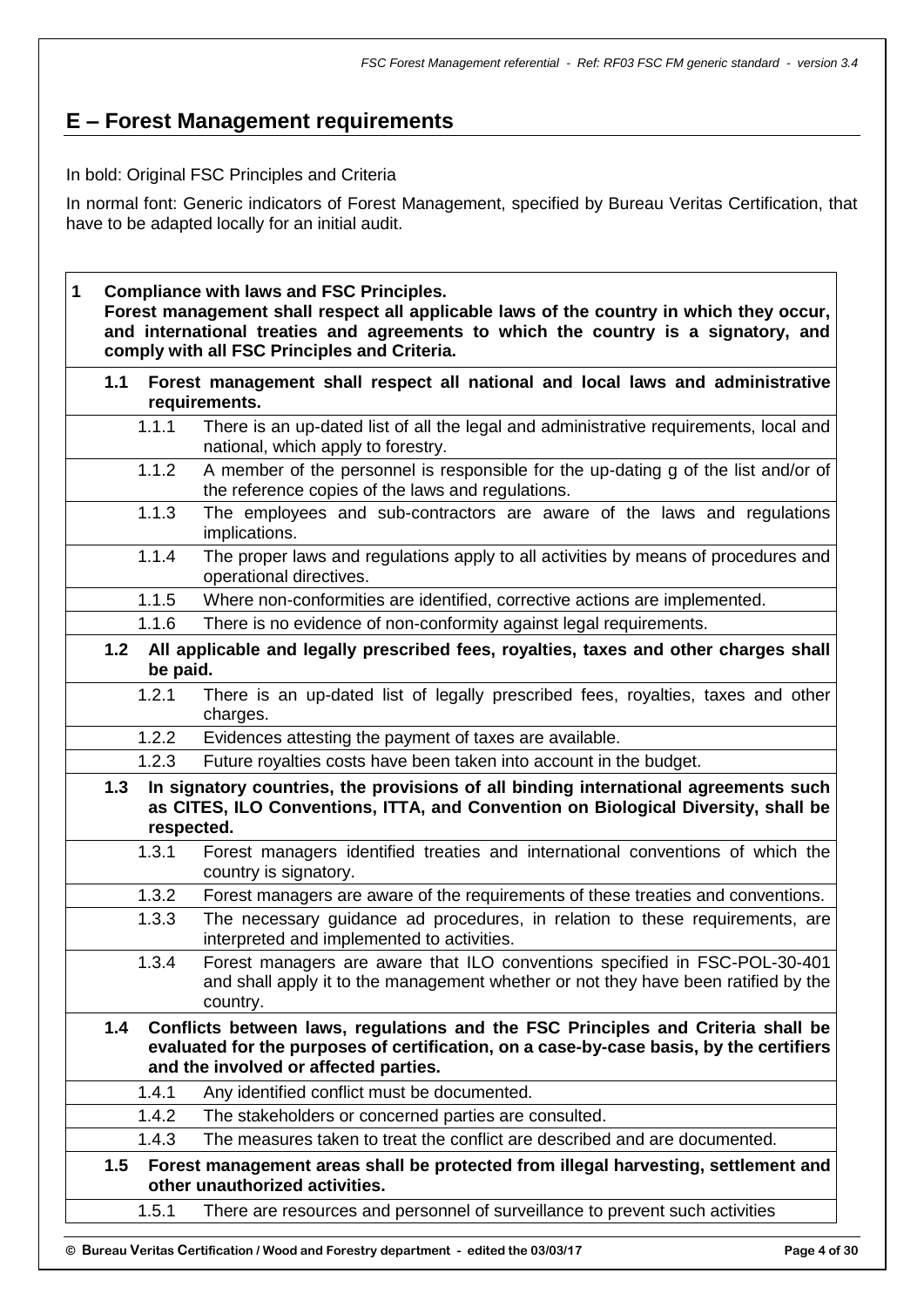|              |                                                                                                                         | 1.5.2     | Illicit and illegal activities are identified and monitored, and suitable measures are<br>taken.                                                                                                                                                                                                                                                                              |
|--------------|-------------------------------------------------------------------------------------------------------------------------|-----------|-------------------------------------------------------------------------------------------------------------------------------------------------------------------------------------------------------------------------------------------------------------------------------------------------------------------------------------------------------------------------------|
|              | 1.6<br>Forest managers shall demonstrate a long-term commitment to adhere to the FSC<br><b>Principles and Criteria.</b> |           |                                                                                                                                                                                                                                                                                                                                                                               |
|              |                                                                                                                         | 1.6.1     | There is a publicly available policy, endorsed by the direction that confirms its long<br>term commitment to exercise a responsible forest management consistent with the<br>FSC Principles and Criteria.                                                                                                                                                                     |
|              |                                                                                                                         | 1.6.2     | The diffusion of the policy is assured within the entity and sub-contractors.                                                                                                                                                                                                                                                                                                 |
|              |                                                                                                                         | 1.6.3     | The policy is reviewed and up-dated regularly.                                                                                                                                                                                                                                                                                                                                |
|              |                                                                                                                         | 1.6.4     | If the entity has any kind of responsibilities on any other forest areas than the one<br>evaluated during the audit;                                                                                                                                                                                                                                                          |
|              |                                                                                                                         | 1.6.4.1.  | Bureau Veritas Certification team is informed;                                                                                                                                                                                                                                                                                                                                |
|              |                                                                                                                         | 1.6.4.2.  | The management in those areas shows the commitment of the company to<br>FSC;                                                                                                                                                                                                                                                                                                  |
|              |                                                                                                                         | 1.6.4.3.  | No considerable breach of FSC Principles and Criteria are noticed in those<br>areas.                                                                                                                                                                                                                                                                                          |
| $\mathbf{2}$ |                                                                                                                         |           | Tenure and use rights and responsibilities.<br>Long-term tenure and use rights to the land and forest resources shall be clearly defined,<br>documented and legally established.                                                                                                                                                                                              |
|              | 2.1                                                                                                                     |           | Clear evidence of long-term forest use rights to the land (e.g. land title, customary<br>rights, or lease agreements) shall be demonstrated.                                                                                                                                                                                                                                  |
|              |                                                                                                                         | 2.1.1     | There are documents demonstrating the legal status of lands and forests and<br>describing long-term tenures and rights to the land management.                                                                                                                                                                                                                                |
|              |                                                                                                                         | 2.1.2     | There are documents that describe common laws, rights of forest resource use as<br>well as leases and conventions.                                                                                                                                                                                                                                                            |
|              | 2.2                                                                                                                     | agencies. | Local communities with legal or customary tenure or use rights shall maintain<br>control, to the extent necessary to protect their rights or resources, over forest<br>operations unless they delegate control with free and informed consent to other                                                                                                                        |
|              |                                                                                                                         | 2.2.1     | Local communities or other affected parties with legal or customary rights of use or<br>tenure, are identified (list)                                                                                                                                                                                                                                                         |
|              |                                                                                                                         | 2.2.2     | Likely impacts operations of forest management are evaluated.                                                                                                                                                                                                                                                                                                                 |
|              |                                                                                                                         | 2.2.3     | The recipients of such rights are informed about forest management activities that<br>may affect their rights of use.                                                                                                                                                                                                                                                         |
|              |                                                                                                                         | 2.2.4     | There are evidences that groups and individuals concerned, gave their consent<br>freely and informed to management activities that have an effect on their rights of<br>use                                                                                                                                                                                                   |
|              | 2.3                                                                                                                     |           | Appropriate mechanisms shall be employed to resolve disputes over tenure claims<br>and use rights. The circumstances and status of any outstanding disputes will be<br>explicitly considered in the certification evaluation. Disputes of substantial<br>magnitude involving a significant number of interests will normally disqualify an<br>operation from being certified. |
|              |                                                                                                                         | 2.3.1     | Appropriate mechanisms containing legal requirements and internal procedures,                                                                                                                                                                                                                                                                                                 |
|              |                                                                                                                         |           | are used to solve any conflict                                                                                                                                                                                                                                                                                                                                                |
|              |                                                                                                                         | 2.3.2     | There are records of all past and present conflicts related to tenure and use rights                                                                                                                                                                                                                                                                                          |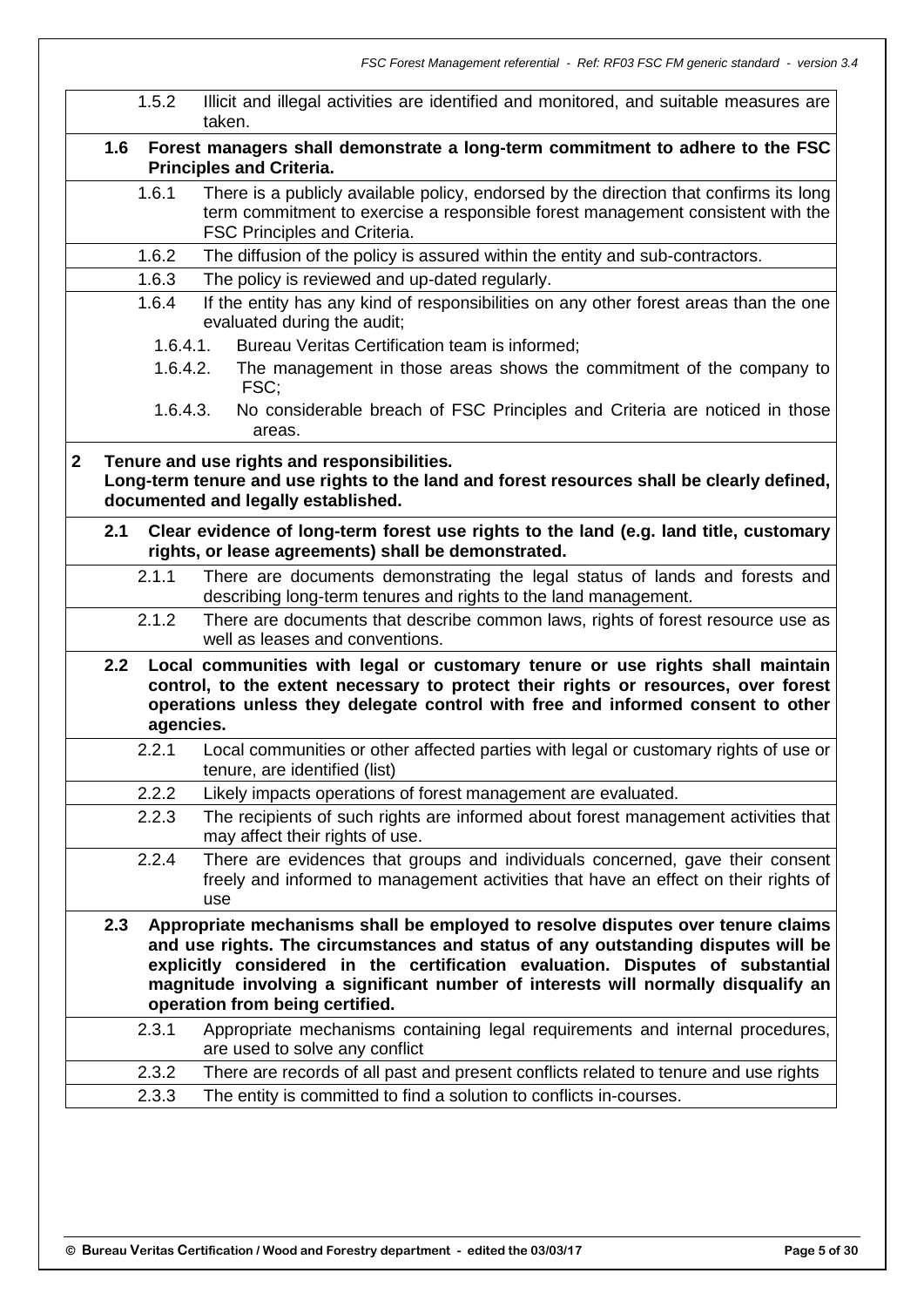#### **3 Indigenous people's rights.**

**The legal and customary rights of indigenous peoples to own, use and manage their lands, territories, and resources shall be recognized and respected.** 

**Note: By "indigenous people" we consider people and population as described in the UN paper "The concept of indigenous people" PFII/2004/WS.1/3**

| The indigenous people with legal and customary rights to their land and the forest<br>3.1.1<br>resources are identified in a document.                                                                                                                                                                             |  |
|--------------------------------------------------------------------------------------------------------------------------------------------------------------------------------------------------------------------------------------------------------------------------------------------------------------------|--|
| Free, prior and informed consent is granted by indigenous peoples prior to<br>3.1.2<br>management activities that affect their identified rights through a process that<br>includes:                                                                                                                               |  |
| Ensuring indigenous peoples know their rights and obligations regarding the<br>3.1.2.1.<br>resource;                                                                                                                                                                                                               |  |
| Informing the indigenous peoples of the value, in economic, social and<br>3.1.2.2.<br>environmental terms, of the resource over which they are considering<br>delegation of control;                                                                                                                               |  |
| Informing the indigenous peoples of their right to withhold consent to the<br>3.1.2.3.<br>proposed management activities to the extent necessary to protect rights,<br>resources, lands and territories; and;                                                                                                      |  |
| 3.1.2.4.<br>Informing the indigenous peoples of the current and future planned forest<br>management activities.                                                                                                                                                                                                    |  |
| 3.1.3<br>Suitable mechanisms including legal requirements and internal procedures, are<br>used to solve any conflict                                                                                                                                                                                               |  |
| 3.1.4<br>The entity is committed to find a solution to conflicts in-courses.                                                                                                                                                                                                                                       |  |
| 3.2<br>Forest management shall not threaten or diminish, either directly or indirectly, the<br>resources or tenure rights of indigenous peoples.                                                                                                                                                                   |  |
| 3.2.1<br>The negative impacts of the forest management on the tenure or indigenous<br>community usufruct are identified.                                                                                                                                                                                           |  |
| 3.2.2<br>The measures taken to counter these negative impacts are documented.                                                                                                                                                                                                                                      |  |
| Sites of special cultural, ecological, economic or religious significance to<br>3.3<br>indigenous peoples shall be clearly identified in cooperation with such peoples,<br>and recognized and protected by forest managers.                                                                                        |  |
| Sites of special cultural, ecological, economic or religious value to indigenous<br>3.3.1<br>peoples or other local community sections are identified in the operational plans<br>and are, if necessary, delimited on the land.                                                                                    |  |
| Suitable rights of access to theses sites are authorised.<br>3.3.2                                                                                                                                                                                                                                                 |  |
| 3.3.3<br>There are processes for: complaints recording; formal recognition and protection of<br>such sites; solution of conflicts.                                                                                                                                                                                 |  |
| Indigenous peoples shall be compensated for the application of their traditional<br>3.4<br>knowledge regarding the use of forest species or management systems in forest<br>operations. This compensation shall be formally agreed upon with their free and<br>informed consent before forest operations commence. |  |
| 3.4.1<br>If such a traditional knowledge is used for commercial finality by the audited entity<br>(or any other associated entity), compensations are granted (equitably while<br>considering the commercial value of such skills) before the forest operations<br>starting                                        |  |
| There are evidences that the granted compensations are effectively paid.<br>3.4.2                                                                                                                                                                                                                                  |  |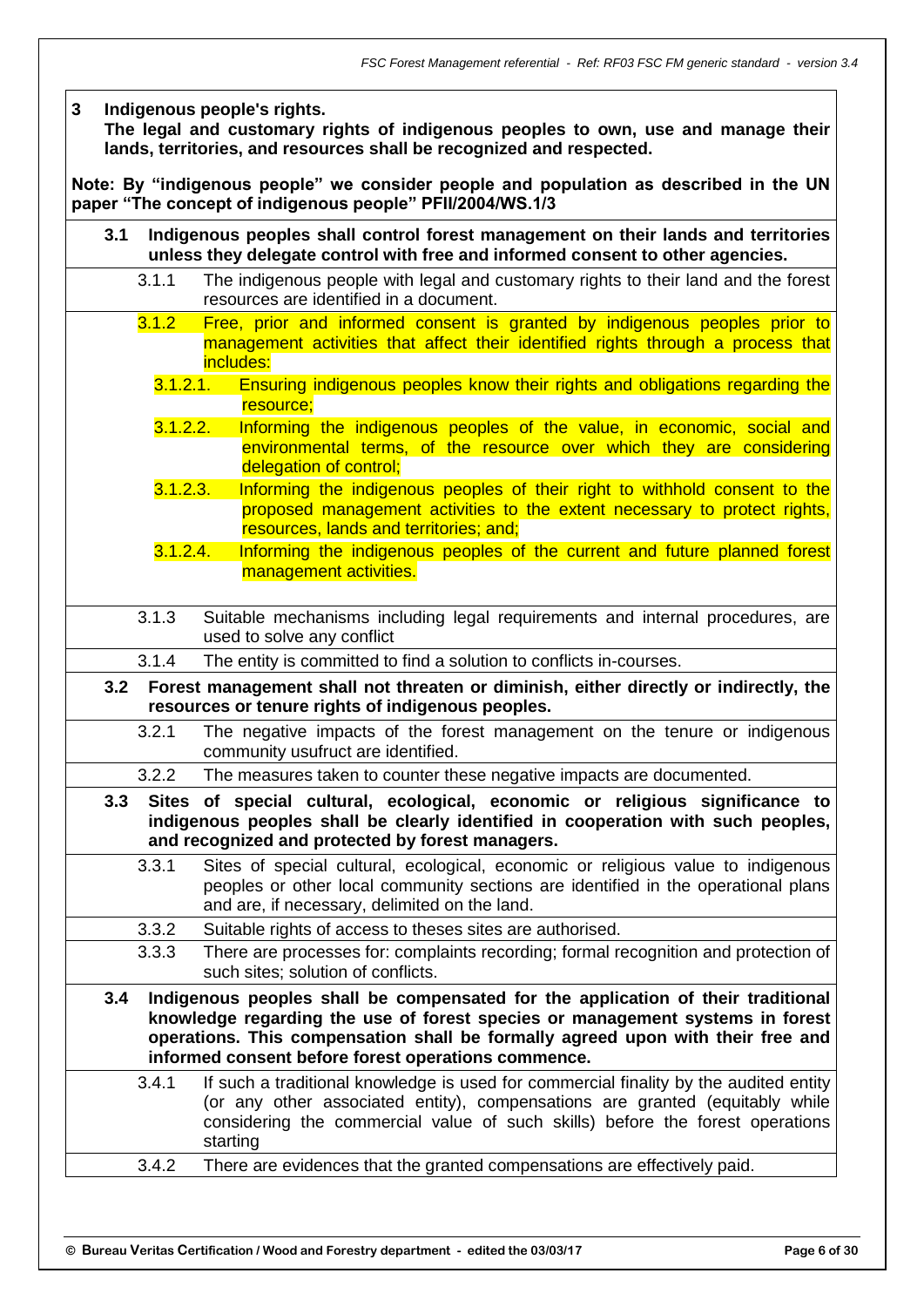| 4 |       | <b>Community relations and workers' rights.</b><br>Forest management operations shall maintain or enhance the long-term social and<br>economic well-being of forest workers and local communities.                                                                                                |
|---|-------|---------------------------------------------------------------------------------------------------------------------------------------------------------------------------------------------------------------------------------------------------------------------------------------------------|
|   | 4.1   | The communities within, or adjacent to, the forest management area shall be given<br>opportunities for employment, training, and other services.                                                                                                                                                  |
|   | 4.1.1 | There is procedures to raise personnel's members' awareness on relations with<br>the local communities; communication,<br>solution of<br>disagreements<br>and<br>compensations, and there is possibly training.                                                                                   |
|   | 4.1.2 | If necessary, training programs are implemented for the local populations,<br>permitting to face the organism future needs of labour.                                                                                                                                                             |
|   | 4.1.3 | Employment and sub-contracting opportunities are offered preferentially to the<br>local communities.                                                                                                                                                                                              |
|   | 4.1.4 | A financial or technical support is given to the local infrastructures as well as to<br>social programs based on the importance of the forest resources.                                                                                                                                          |
|   | 4.1.5 | The audited entity identifies actively the services for which it brings a financial or<br>technical support to the local communities.                                                                                                                                                             |
|   | 4.2   | Forest management shall meet or exceed all applicable laws and/or regulations<br>covering health and safety of employees and their families.                                                                                                                                                      |
|   | 4.2.1 | An up-dated documentation covering all regulatory aspects of health and safety at<br>work is available.                                                                                                                                                                                           |
|   | 4.2.2 | Operational procedures covering all regulatory aspects of health and safety at<br>work are developed and implemented.                                                                                                                                                                             |
|   | 4.2.3 | There are up-dated statistics on work accidents.                                                                                                                                                                                                                                                  |
|   | 4.2.4 | Suitable safety equipments are available and used on the working site.                                                                                                                                                                                                                            |
|   | 4.2.5 | The tooling and equipments are checked regularly and maintained. Only verified<br>equipments are used.                                                                                                                                                                                            |
|   | 4.2.6 | Zones of risk and dangerous substances must be known.                                                                                                                                                                                                                                             |
|   | 4.2.7 | A member of the personnel is responsible for health aspects and safety at work<br>(policy, prevention system, intervention system, training, continual improvement).                                                                                                                              |
|   | 4.3   | The rights of workers to organize and voluntarily negotiate with their employers<br>shall be guaranteed as outlined in Conventions 87 and 98 of the International<br><b>Labour Organisation (ILO).</b>                                                                                            |
|   | 4.3.1 | There are adequate procedures and policies allowing the workers to join freely<br>trade unions, organise meeting and create collective negotiation, as outlined in ILO<br>Conventions 87 and 98.                                                                                                  |
|   | 4.4   | Management planning and operations shall incorporate the results of evaluations of<br>social impact. Consultations shall be maintained with people and groups (both men<br>and women) directly affected by management operations.                                                                 |
|   | 4.4.1 | There is an up-dated list of the interested parties.                                                                                                                                                                                                                                              |
|   | 4.4.2 | The communication between the interested parties on critical points needing<br>actions and monitoring, is documented.                                                                                                                                                                             |
|   | 4.4.3 | The social impact of new kinds of operations in new sites is evaluated                                                                                                                                                                                                                            |
|   | 4.4.4 | Results of social impact studies are integrated into the management plans and the<br>potential points of conflict are treated.                                                                                                                                                                    |
|   | 4.4.5 | A permanent consultation process is maintained with people socially affected by<br>the forest operations.                                                                                                                                                                                         |
|   | 4.5   | Appropriate mechanisms shall be employed for resolving grievances and for<br>providing fair compensation in the case of loss or damage affecting the legal or<br>customary rights, property, resources, or livelihoods of local peoples. Measures<br>shall be taken to avoid such loss or damage. |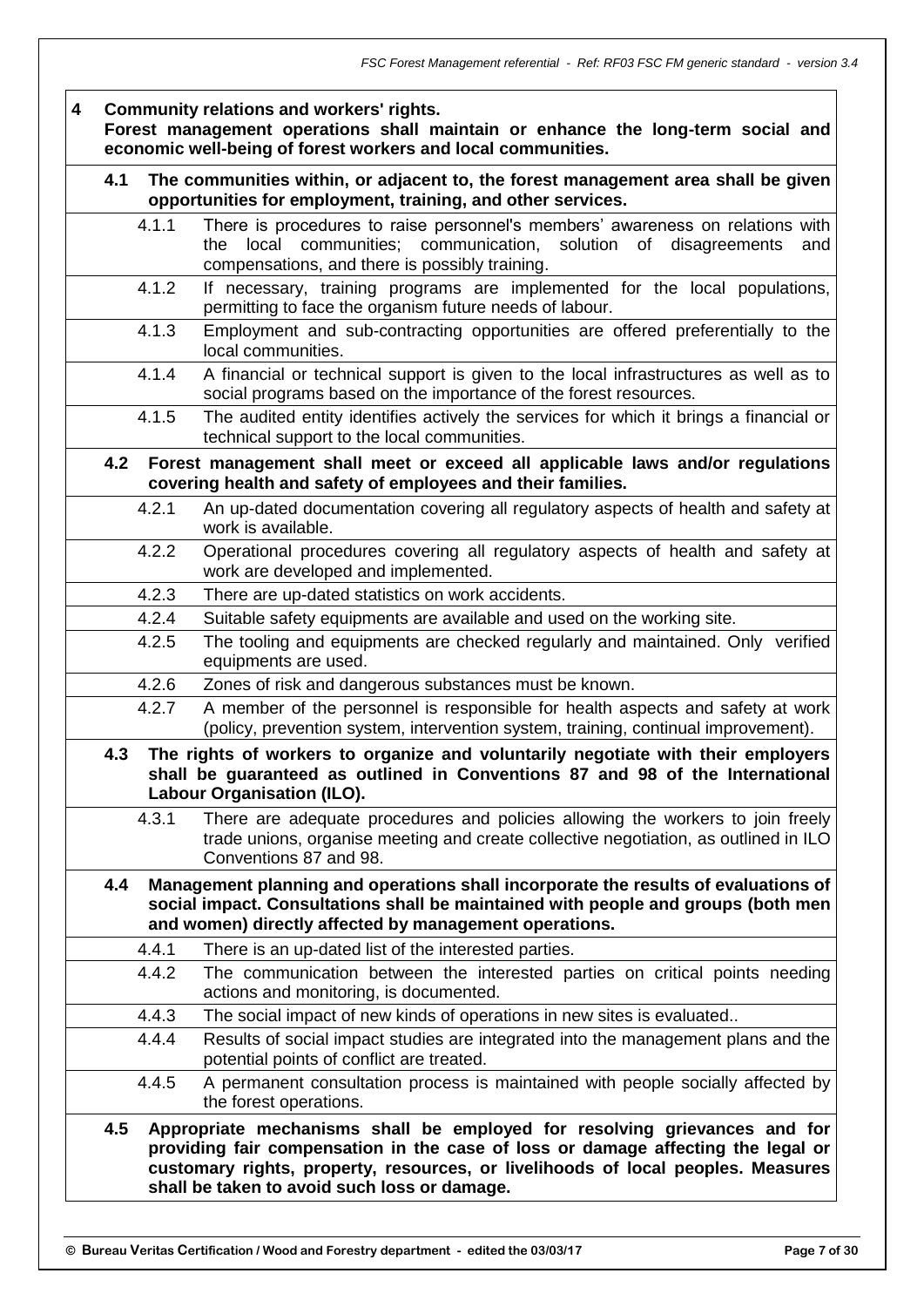|     |            | FSC Forest Management referential - Ref: RF03 FSC FM generic standard - version 3.4                                                                                                                                                                  |
|-----|------------|------------------------------------------------------------------------------------------------------------------------------------------------------------------------------------------------------------------------------------------------------|
|     | 4.5.1      | The personnel's member is trained and there are measures implemented in order<br>to avoid such losses and damages affecting the legal or customary rights,<br>property, or livelihoods of local peoples.                                             |
|     | 4.5.2      | There is one member of the staff who is in charge of conflict management.                                                                                                                                                                            |
|     | 4.5.3      | The policy implemented by the company for conflict management is oriented long<br>term solutions, compensation and long term relationship with local population.                                                                                     |
| 5   |            | Benefits from the forest.<br>Forest management operations shall encourage the efficient use of the forest's multiple<br>products and services to ensure economic viability and a wide range of environmental<br>and social benefits.                 |
| 5.1 | forest.    | Forest management shall strive toward economic viability, while taking into<br>account the full environmental, social, and operational costs of production, and<br>ensuring the investments necessary to maintain the ecological productivity of the |
|     | 5.1.1      | The present and future budgets foresee clearly, all the costs of the forest<br>management including those associated to environmental and social aspects                                                                                             |
|     | 5.1.2      | Investments are assured in order to permit the maintenance of the diversity of<br>products and the ecological productivity of the forest (biologic growth).                                                                                          |
| 5.2 |            | Forest management and marketing operations shall encourage the optimal use and<br>local processing of the forest's diversity of products.                                                                                                            |
|     | 5.2.1      | The local transformation of the forest products and non-ligneous foresters products<br>are encouraged (Statistics on the contribution of the entity to the local economy).                                                                           |
|     | 5.2.2      | The local transformers, including those using small quantities of raw material, are<br>not excluded.                                                                                                                                                 |
| 5.3 |            | Forest management shall minimize waste associated with harvesting and on-site<br>processing operations and avoid damage to other forest resources.                                                                                                   |
|     | 5.3.1      | The harvested wood and/or on-site transformed products are evacuated in time to<br>avoid their deterioration and their depreciation                                                                                                                  |
|     | 5.3.2      | The volume of wastes generated during harvesting, on-site transformation and<br>during hauling, is identified and avoided.                                                                                                                           |
|     | 5.3.3      | Specifications on dimensions and quantity of harvested wood, and extraction<br>procedures permit to prevent wastes (while leaving on-site branches and other not<br>usable wastes)                                                                   |
|     | 5.3.4      | Extraction techniques are conceived to prevent harvesting damages caused to<br>timber and population.                                                                                                                                                |
|     | 5.3.5      | The other forest resources (non ligneous products, wild animals) are collected in<br>such a way as to prevent wastes and over exploitation                                                                                                           |
| 5.4 |            | Forest management shall strive to strengthen and diversify the local economy,<br>avoiding dependence on a single forest product.                                                                                                                     |
|     | 5.4.1      | The forest is managed for several products and services (ligneous products and<br>non-ligneous forest products)                                                                                                                                      |
|     | 5.4.2      | The local companies are encouraged to use non-ligneous forest products                                                                                                                                                                               |
| 5.5 | fisheries. | Forest management operations shall recognize, maintain, and, where appropriate,<br>enhance the value of forest services and resources such as watersheds and                                                                                         |
|     | 5.5.1      | Forest managers have identified the variety of services and resources that the<br>forest can offer.                                                                                                                                                  |
|     | 5.5.2      | The potential impacts of forest management activities on services and resources<br>are identified, documented and evaluated                                                                                                                          |
|     | 5.5.3      | The management practices minimize the negative impacts on services and other<br>resources of the forest.                                                                                                                                             |

**© Bureau Veritas Certification / Wood and Forestry department - edited the 03/03/17 Page 8 of 30**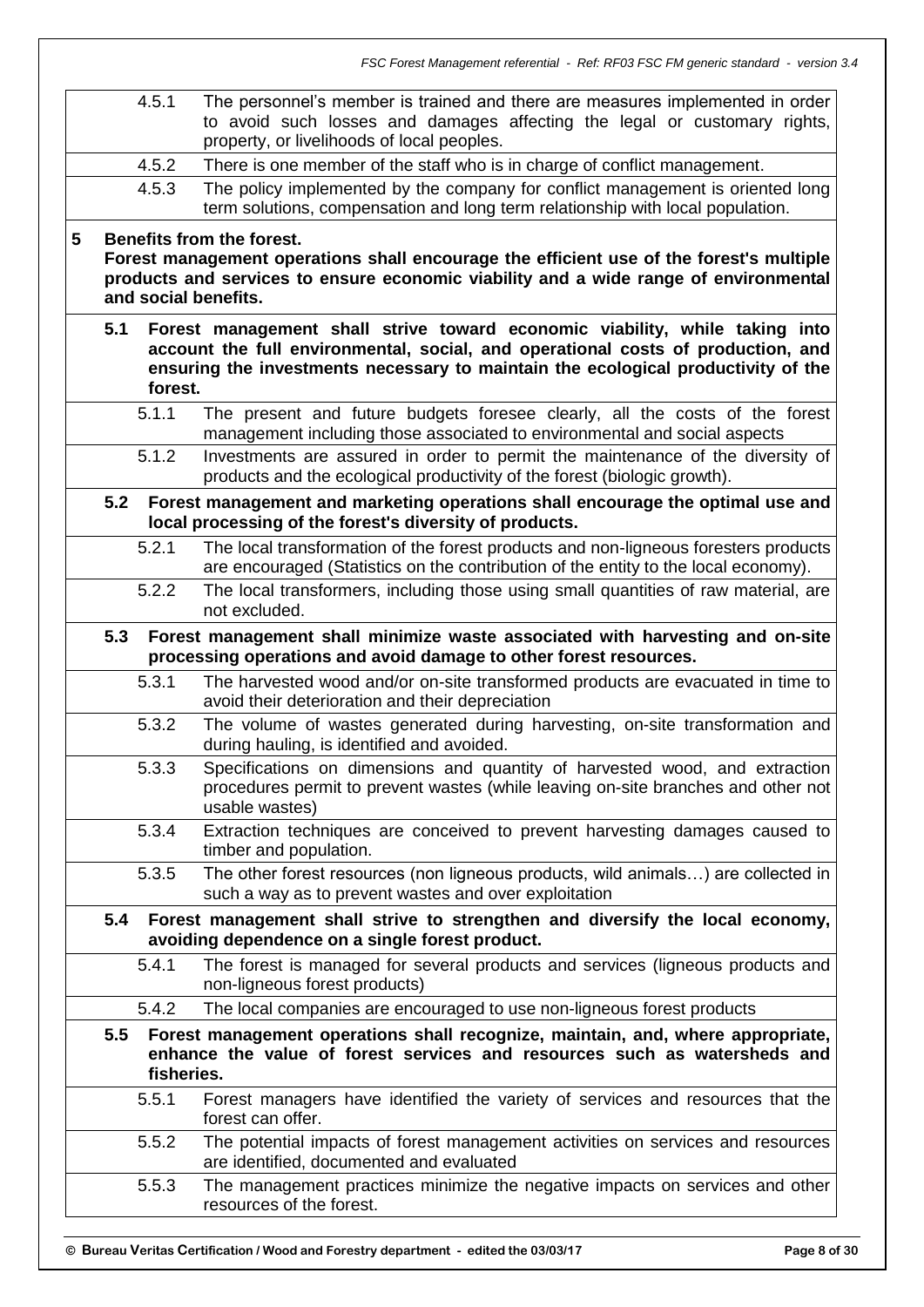|   | 5.6 |       | The rate of harvest of forest products shall not exceed levels which can be<br>permanently sustained.                                                                                                                                                                                                                                                                                                                                                |
|---|-----|-------|------------------------------------------------------------------------------------------------------------------------------------------------------------------------------------------------------------------------------------------------------------------------------------------------------------------------------------------------------------------------------------------------------------------------------------------------------|
|   |     | 5.6.1 | The rates of sustainable harvest for the management unit have been calculated<br>from recent data.                                                                                                                                                                                                                                                                                                                                                   |
|   |     | 5.6.2 | The harvested volumes are recorded in a regular and precise way and are<br>compared to numbers of yearly harvesting possibility.                                                                                                                                                                                                                                                                                                                     |
|   |     | 5.6.3 | The present harvesting levels do not exceed the capacity of long-term<br>regeneration of the forest.                                                                                                                                                                                                                                                                                                                                                 |
| 6 |     |       | <b>Environmental impact.</b><br>Forest management shall conserve biological diversity and its associated values, water<br>resources, soils, and unique and fragile ecosystems and landscapes, and, by so doing,<br>maintain the ecological functions and the integrity of the forest.                                                                                                                                                                |
|   | 6.1 |       | Assessment of environmental impacts shall be completed -- appropriate to the<br>scale, intensity of forest management and the uniqueness of the affected resources<br>-- and adequately integrated into management systems. Assessments shall include<br>landscape level considerations as well as the impacts of on-site processing<br>facilities. Environmental impacts shall be assessed prior to commencement of site-<br>disturbing operations. |
|   |     | 6.1.1 | Environmental impact assessments adapted to the scale of the management unit<br>and/or of the operation level, are made prior starting any site-disturbing operations.                                                                                                                                                                                                                                                                               |
|   |     |       | <b>SLIMF:</b> prior starting any operation, potential negative impact on environment are<br>identified and documented by the operator                                                                                                                                                                                                                                                                                                                |
|   |     |       | Group of SLIMF: environmental impact assessments are made on a landscape approach<br>in order to avoid an accumulation of negative effects caused by the operation                                                                                                                                                                                                                                                                                   |
|   |     | 6.1.2 | The whole impacts identified during impact assessments are taken into<br>consideration in the management plan                                                                                                                                                                                                                                                                                                                                        |
|   |     | 6.1.3 | Operations and activities are conceived in order to prevent or reduce the negative<br>impacts on the environment                                                                                                                                                                                                                                                                                                                                     |
|   | 6.2 |       | Safeguards shall exist which protect rare, threatened and endangered species and<br>their habitats (e.g., nesting and feeding areas). Conservation zones and protection<br>areas shall be established, appropriate to the scale and intensity of forest<br>management and the uniqueness of the affected resources. Inappropriate hunting,<br>fishing, trapping and collecting shall be controlled.                                                  |
|   |     | 6.2.1 | There is a program of inventory of the rare, threatened or endangered species and<br>their habitat, possibly in collaboration with experts and/or qualified authorities.<br>The above identified species and habitats are recorded on maps.                                                                                                                                                                                                          |
|   |     |       | <b>SLIMF:</b> Information on rare, threatened and endangered species and their habitat likely to<br>be present on the management unit are available and recorded on maps.                                                                                                                                                                                                                                                                            |
|   |     | 6.2.2 | Procedures exist on measures to be implemented to effectively protect the above<br>identified species.                                                                                                                                                                                                                                                                                                                                               |
|   |     |       | <b>SLIMF:</b> Specific measures to protect the rare, threatened and endangered species and<br>their habitat identified are defined.                                                                                                                                                                                                                                                                                                                  |
|   |     |       | 6.2.3 The forest workers and sub-contractors are trained to recognise the rare,<br>threatened or endangered species and their habitat, are informed and aware of<br>their presence, and are trained to implement on field the measures required to<br>reduce forest operation impacts to the minimum.                                                                                                                                                |
|   |     |       | <b>SLIMF:</b> The forest workers and sub-contractors are trained to recognise the rare,<br>threatened or endangered species and their habitat and are trained to implement on field<br>the measures required.                                                                                                                                                                                                                                        |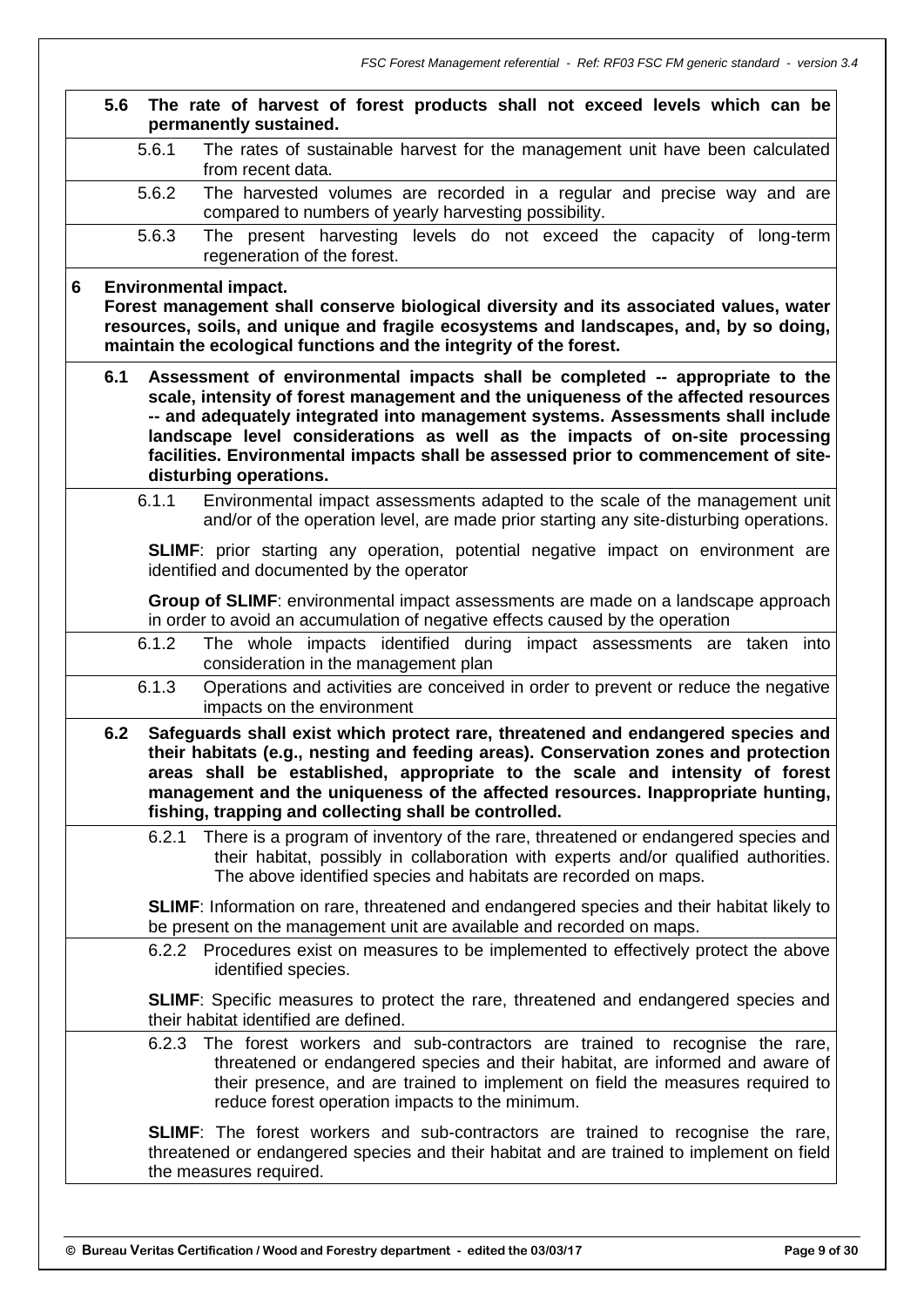6.2.4 Conservation zones and protection areas to preserve the rare, threatened or endangered species identified are delimited (if permitted by the scale) and effectively protected.

**SLIMF:** When the scale of the management unit does not permit to establish conservation zones and protection areas, there are evidences that the measures taken effectively protect, conserve and prevent disturbance of the rare, threatened or endangered species and their habitats. (example records, population monitoring, stakeholder comments, etc)

- 6.2.5 The management has taken measures and given tools to the workers to prevent and control inappropriate hunting, fishing and collecting of the rare, threatened or endangered species.
- 6.2.6 In case of commercial hunting, the species and number of killed animals are known and are documented precisely. The number of killed animals is kept to a sustainable level (estimate from recent and public data).

**SLIMF**: not applicable

- **6.3 Ecological functions and values shall be maintained intact, enhanced, or restored, including: a) Forest regeneration and succession. b) Genetic, species, and ecosystem diversity. c) Natural cycles that affect the productivity of the forest ecosystem.** 
	- 6.3.1 The situation of the forest management unit must be known for: the natural cycles; the regeneration (% of naturally regenerated surface and rate of success of natural regeneration); the succession of the forest (% and zones of young, intermediate and mature populations)
		- 6.3.2 The genetic diversity and the diversity of species and ecosystems (composition of populations, origin of seeds and seedlings, existing ecosystems types) must be known at the scale of the forest management unit
	- 6.3.3 For the degraded sites, there are programmes of restoration of the functions and ecological values of the forest.
	- 6.3.4 Dead woods, windfalls, hollow trunks and old populations make the object of suitable conservation measures taking into account their potential impact on health, forests stability and surrounding ecosystems
- 6.3.5 The silvicultural management treatments are implemented so that forest ecosystem, regeneration, succession and diversity are not put in jeopardy.
- **6.4 Representative samples of existing ecosystems within the landscape shall be protected in their natural state and recorded on maps, appropriate to the scale and intensity of operations and the uniqueness of the affected resources.** 
	- 6.4.1 Programmes of protective and management measures of representative zones of present typical ecosystems are developed and implemented.

**SLIMF**: not applicable

6.4.2 There are maps showing these protection zones of ecosystems.

**SLIMF**: not applicable

6.4.3 **Applicable to SLIMF only:** where representative sample of ecosystems are present in the FMU they are effectively protected and recorded on maps.

**6.5 Written guidelines shall be prepared and implemented to: control erosion; minimize forest damage during harvesting, road construction, and all other mechanical disturbances; and protect water resources.** 

- 6.5.1 There are operational directives for:
	- prevention and fighting against fire ;
	- erosion ;
	- soils protection ;
	- water quality preservation ;

- forestry.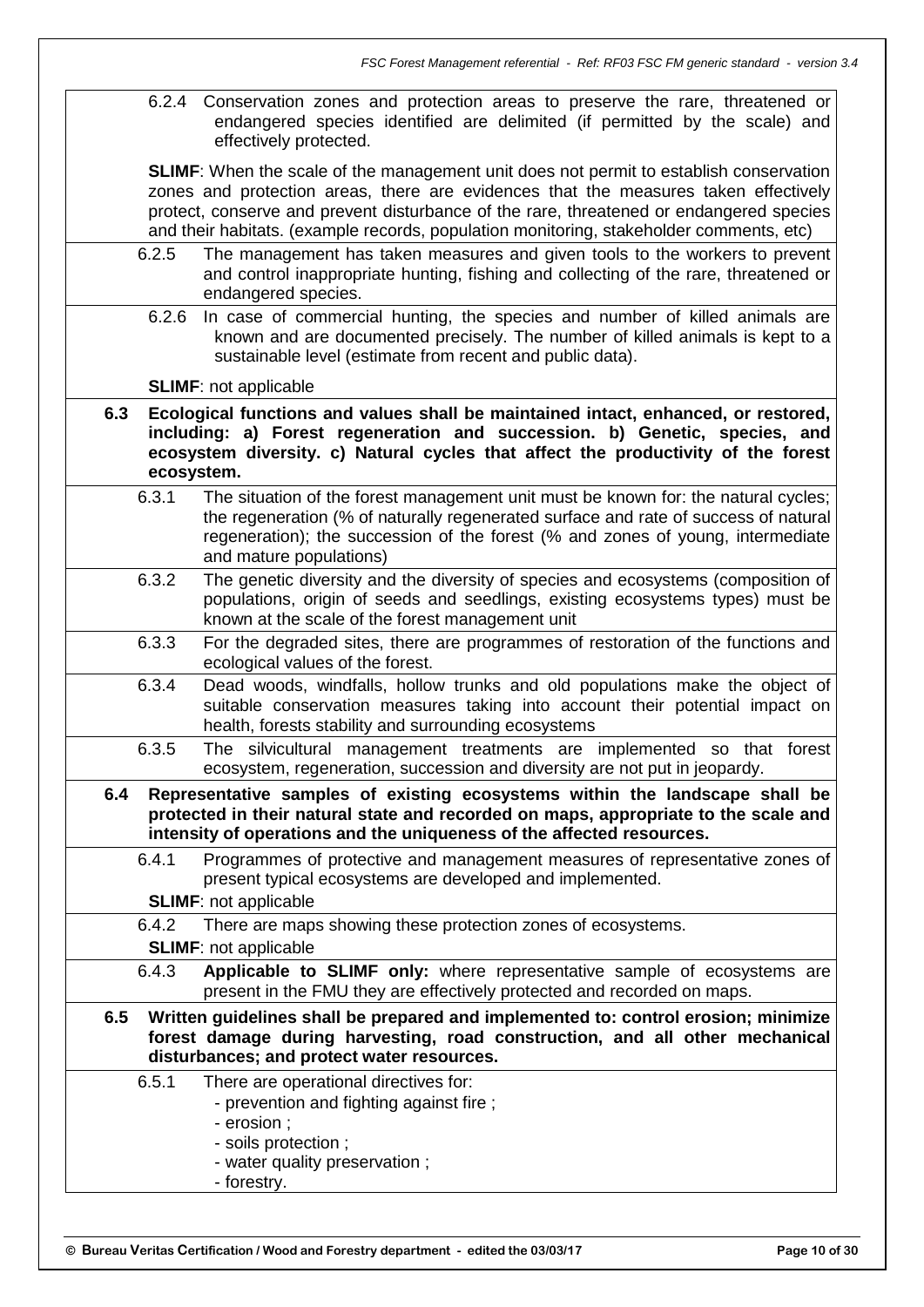|     | 6.5.2<br>6.5.3 | All forest operation with an impact on the environment is identified. Written forestry<br>directives defining the acceptable practices are established and implemented.<br>Ex: felling is not done across streams; wastes of cuts are not stored in rivers,<br>ponds, humid zones or banks and the quality of water is not degraded by<br>equipments and forest products; the wooded banks are protected by a<br>protective band of suitable width; the felling orientation is chosen in order to<br>prevent any damages to the remaining population; use of extraction<br>equipments with limited soil compaction; appropriate forestry techniques are<br>used depending on the slope and the soils quality; etc<br>Forest workers and sub-contractors are informed and are aware of the forestry |
|-----|----------------|----------------------------------------------------------------------------------------------------------------------------------------------------------------------------------------------------------------------------------------------------------------------------------------------------------------------------------------------------------------------------------------------------------------------------------------------------------------------------------------------------------------------------------------------------------------------------------------------------------------------------------------------------------------------------------------------------------------------------------------------------------------------------------------------------|
|     |                | directives.                                                                                                                                                                                                                                                                                                                                                                                                                                                                                                                                                                                                                                                                                                                                                                                        |
| 6.6 |                | Management systems shall promote the development and<br>adoption of<br>environmentally friendly non-chemical methods of pest management and strive to<br>avoid the use of chemical pesticides. World Health Organization Type 1A and 1B<br>and chlorinated hydrocarbon pesticides; pesticides that are persistent, toxic or<br>whose derivatives remain biologically active and accumulate in the food chain<br>beyond their intended use; as well as any pesticides banned by international                                                                                                                                                                                                                                                                                                       |
|     |                | agreement, shall be prohibited. If chemicals are used, proper equipment and<br>training shall be provided to minimize health and environmental risks.                                                                                                                                                                                                                                                                                                                                                                                                                                                                                                                                                                                                                                              |
|     | 6.6.1          | There is an up-dated list of chemicals used within the forest management unit.                                                                                                                                                                                                                                                                                                                                                                                                                                                                                                                                                                                                                                                                                                                     |
|     | 6.6.2          | Unless with a previous derogation by the FSC, there is no forbidden chemical<br>products used as described by the FSC (FSC-STD-30-001 and FSC-STD-30-<br>$001a$ ).                                                                                                                                                                                                                                                                                                                                                                                                                                                                                                                                                                                                                                 |
|     | 6.6.3          | Equipments and suitable protective clothes conforming to legal requirements are<br>available. A training program concerning their use is implemented.                                                                                                                                                                                                                                                                                                                                                                                                                                                                                                                                                                                                                                              |
|     | 6.6.4          | Efforts aiming at the reduction of chemical products use are made by testing<br>efficient non-chemical techniques or alternative management practices. A<br>monitoring program is implemented. The results are controlled.<br>Ex: Quantity and type of chemicals used, area treated with pesticides, surface<br>managed following alternative silvicultural treatments, surface treated with<br>biological products, etc.                                                                                                                                                                                                                                                                                                                                                                          |
|     | 6.6.5          | The chemical products storage, their preparation and utilisation are covered by<br>preventive procedures conforming to the law and to codes of practices in force.                                                                                                                                                                                                                                                                                                                                                                                                                                                                                                                                                                                                                                 |
|     | 6.6.6          | All the incidents related to the utilisation of chemical products are recorded and<br>documented.                                                                                                                                                                                                                                                                                                                                                                                                                                                                                                                                                                                                                                                                                                  |
|     | 6.6.7          | The operators are aware of, trained and ready to take urgency measures in case<br>of accidental spilling or other incidents concerning chemical products.<br>Ex: Urgency kits available and usable, intervention programs                                                                                                                                                                                                                                                                                                                                                                                                                                                                                                                                                                          |
| 6.7 |                | Chemicals, containers, liquid and solid non-organic wastes including fuel and oil<br>shall be disposed of in an environmentally appropriate manner at off-site locations.                                                                                                                                                                                                                                                                                                                                                                                                                                                                                                                                                                                                                          |
|     | 6.7.1          | On-site collecting equipments are available.                                                                                                                                                                                                                                                                                                                                                                                                                                                                                                                                                                                                                                                                                                                                                       |
|     | 6.7.2          | Chemical products and non-organic wastes are identified and treated off-site.                                                                                                                                                                                                                                                                                                                                                                                                                                                                                                                                                                                                                                                                                                                      |
|     | 6.7.3          | Non-organic wastes (used oils, tires, containers, etc.) are recycled out of the forest<br>operation site.                                                                                                                                                                                                                                                                                                                                                                                                                                                                                                                                                                                                                                                                                          |
|     | 6.7.4          | The operators and sub-contractors are informed and put in practice the policy of<br>management of the chemical products and non-organic wastes.<br>Ex: Contractual obligation of the sub-contractors                                                                                                                                                                                                                                                                                                                                                                                                                                                                                                                                                                                               |
| 6.8 |                | Use of biological control agents shall be documented, minimized, monitored and<br>strictly controlled in accordance with national laws and internationally accepted<br>scientific protocols. Use of genetically modified organisms shall be prohibited.                                                                                                                                                                                                                                                                                                                                                                                                                                                                                                                                            |
|     | 6.8.1          | Brigade peoples are trained to use biological control agents.                                                                                                                                                                                                                                                                                                                                                                                                                                                                                                                                                                                                                                                                                                                                      |
|     | 6.8.2          | Biological control agents are used in conformance with national and international<br>laws.                                                                                                                                                                                                                                                                                                                                                                                                                                                                                                                                                                                                                                                                                                         |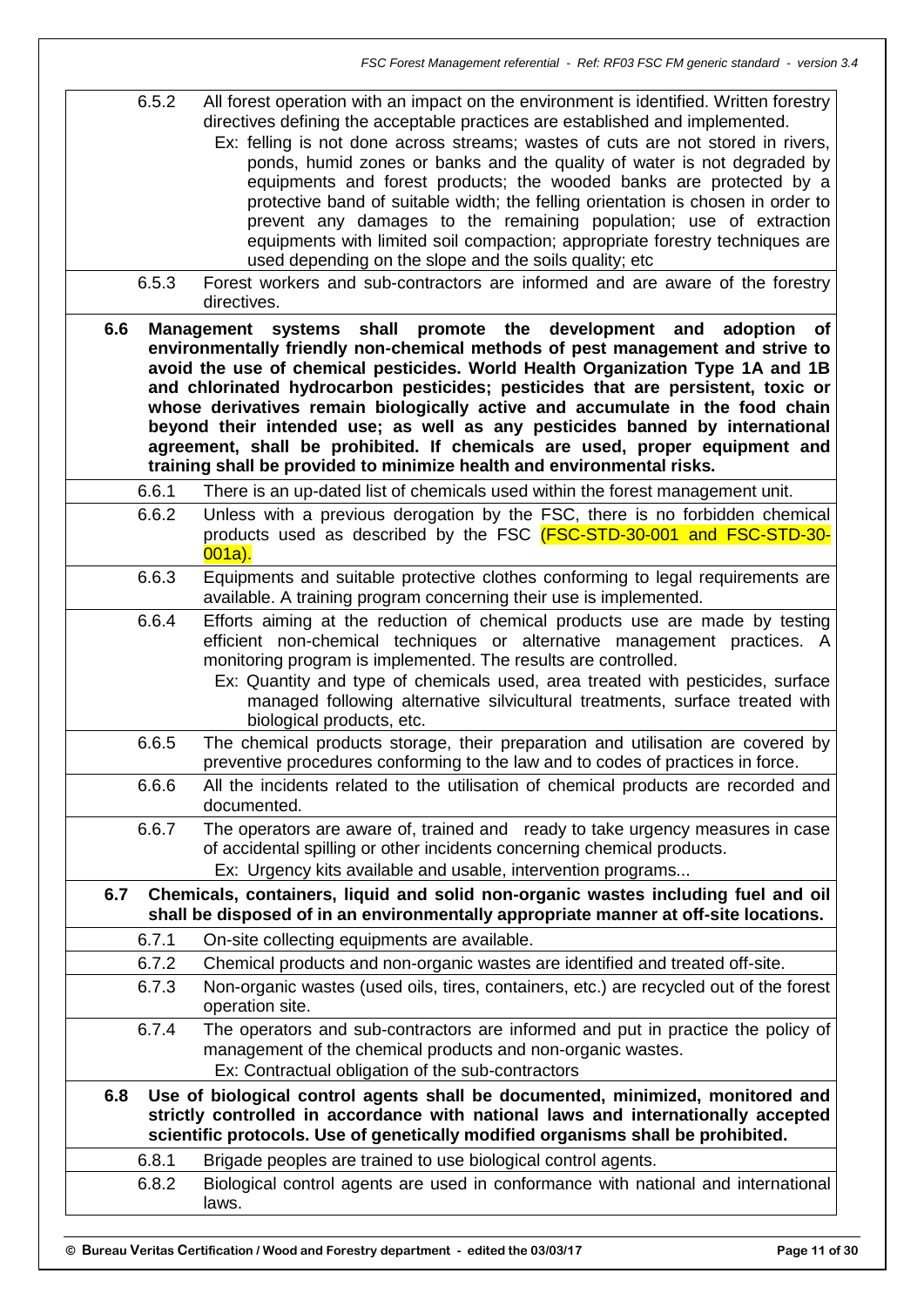*FSC Forest Management referential - Ref: RF03 FSC FM generic standard - version 3.4*

| 6.8.3  | Biological control agents are not used in production nor in research.                                                                                                                                                                                                                                                                                                                                                                                     |
|--------|-----------------------------------------------------------------------------------------------------------------------------------------------------------------------------------------------------------------------------------------------------------------------------------------------------------------------------------------------------------------------------------------------------------------------------------------------------------|
| 6.8.4  | All the activities using biological control agents are documented and monitored.                                                                                                                                                                                                                                                                                                                                                                          |
| 6.9    | The use of exotic species shall be carefully controlled and actively monitored to<br>avoid adverse ecological impacts.                                                                                                                                                                                                                                                                                                                                    |
| 6.9.1  | Undesirable regeneration is monitored and controlled if necessary.                                                                                                                                                                                                                                                                                                                                                                                        |
| 6.9.2  | The potential ecological impacts of the considered exotic species are evaluated.                                                                                                                                                                                                                                                                                                                                                                          |
| 6.9.3  | The exotic species with negative ecological impact are not to be used.                                                                                                                                                                                                                                                                                                                                                                                    |
|        | 6.10 Forest conversion to plantations or non-forest land uses shall not occur, except in<br>circumstances where conversion: a) entails a very limited portion of the forest<br>management unit; and b) does not occur on high conservation value forest areas;<br>and c) will enable clear, substantial, additional, secure, long term conservation<br>benefits across the forest management unit.                                                        |
| 6.10.1 | The forests conversion, if any, shall not exceed 0.5% of the area of the<br>Management Unit* in any one year, nor affect a total of more than 5% of the area<br>of the Management Unit <sup>*</sup> (the dimensions are approved by the stakeholders).<br>These changes are documented.                                                                                                                                                                   |
| 6.10.2 | The conversion does not occur on high conversion value forest areas.                                                                                                                                                                                                                                                                                                                                                                                      |
| 6.10.3 | The benefits associated to the conservation are identified, evaluated and<br>documented with the cooperation of recognised experts.                                                                                                                                                                                                                                                                                                                       |
| 6.10.4 | These benefits are important, new, additional and of long term acquisition.                                                                                                                                                                                                                                                                                                                                                                               |
| 7.1    | written, implemented, and kept up to date. The long term objectives of management, and<br>the means of achieving them, shall be clearly stated<br>The management plan and supporting documents shall provide:                                                                                                                                                                                                                                             |
|        | a) Management objectives.<br>b) Description of the forest resources to be managed, environmental limitations, land use<br>and ownership status, socio-economic conditions, and a profile of adjacent lands.<br>c) Description of silvicultural and/or other management system, based on the ecology of<br>the forest in question and information gathered through resource inventories.<br>d) Rationale for rate of annual harvest and species selection. |
|        | e) Provisions for monitoring of forest growth and dynamics.<br>f) Environmental safeguards based on environmental assessments.<br>g) Plans for the identification and protection of rare, threatened and endangered species.<br>h) Maps describing the forest resource base including protected areas, planned<br>management activities and land ownership.                                                                                               |
| 7.1.1  | i) Description and justification of harvesting techniques and equipment to be used.<br>There is a valid management plan (or a synthetic document summarizing the<br>whole management activities).                                                                                                                                                                                                                                                         |
|        | <b>SLIMF:</b> There is a management document (or synthetic document, appendices, or<br>reference documents). This document comprises the indicators 7.1.2 to 7.1.12).                                                                                                                                                                                                                                                                                     |
| 7.1.2  | The management objectives are described in the management documentations.                                                                                                                                                                                                                                                                                                                                                                                 |
| 7.1.3  | There is a description of forest resources, environmental limitations, plan of land<br>use, land ownership status, socio-economic conditions of the evaluated forest as<br>well as of adjacent lands.                                                                                                                                                                                                                                                     |
|        | SLIMF: There is a description of forest resources, environmental limitations, plan of land<br>use, land ownership status, socio-economic conditions.                                                                                                                                                                                                                                                                                                      |
| 7.1.4  | The planning holds short term (operational), medium term and long term (strategic)<br>levels and associated silvicultural operations are described and implemented.                                                                                                                                                                                                                                                                                       |
|        | <b>SLIMF:</b> Silvicultural operations are described in a time frame and there is evidence of their<br>implementation.                                                                                                                                                                                                                                                                                                                                    |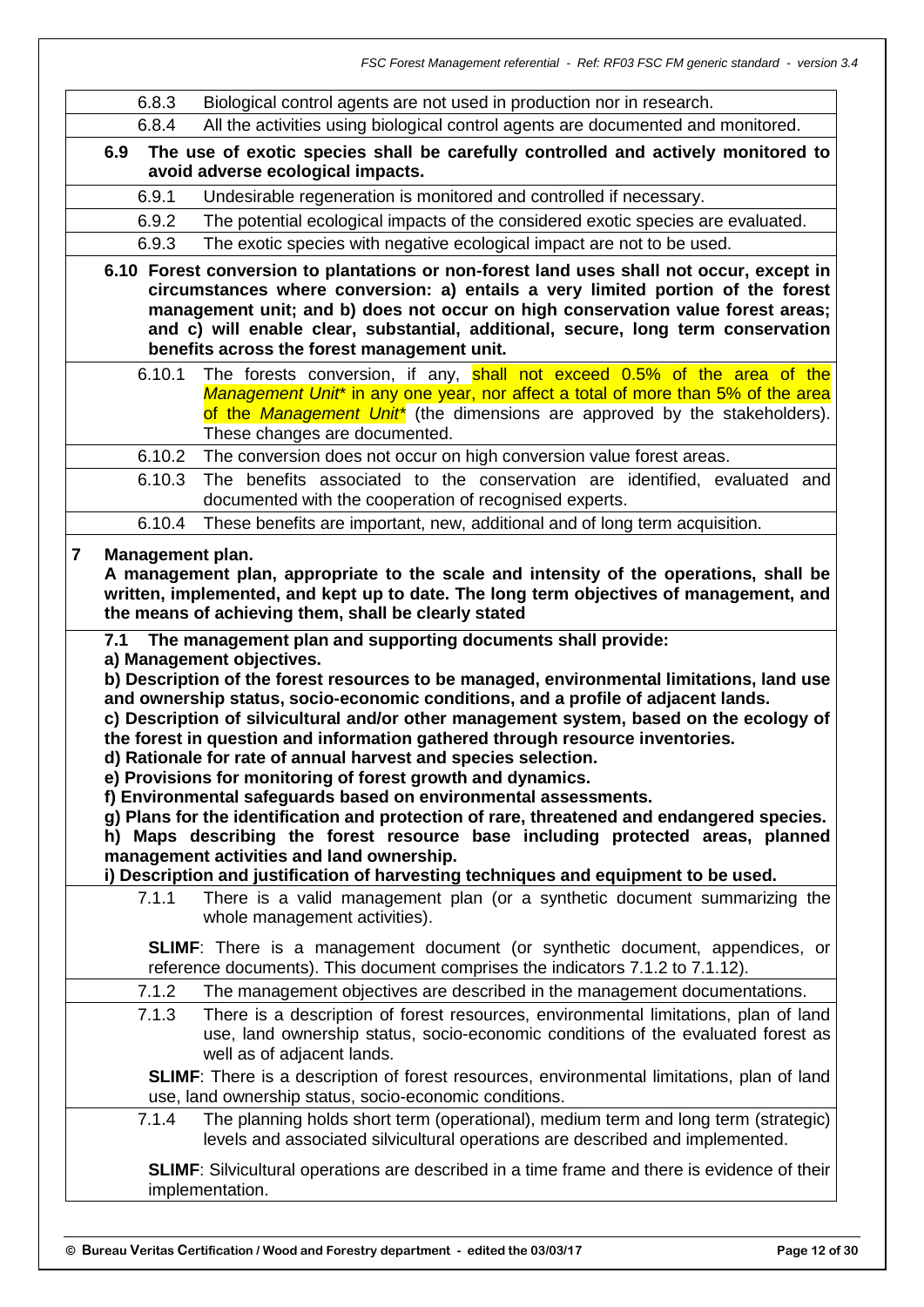|        | FSC Forest Management referential - Ref: RF03 FSC FM generic standard - version 3.4                                                                                                                                               |
|--------|-----------------------------------------------------------------------------------------------------------------------------------------------------------------------------------------------------------------------------------|
| 7.1.5  | Rationale for rate of harvest and collected species is justified.                                                                                                                                                                 |
|        | <b>SLIMF:</b> There is evidence that the rate of harvest and collected species is rational and do<br>not threaten the resources.                                                                                                  |
| 7.1.6  | Any modification in the management plan or in the management objectives shall<br>be justified.                                                                                                                                    |
| 7.1.7  | Protective measures of the environment are elaborated.                                                                                                                                                                            |
| 7.1.8  | Monitoring of forest growth and population is foreseen and described.                                                                                                                                                             |
|        | For small forest: there is evidence that the forest condition is not threaten.                                                                                                                                                    |
| 7.1.9  | Harvesting techniques and equipment used are described and justified.                                                                                                                                                             |
| 7.1.10 | A program of identification and protection of rare, threatened and endangered<br>species exists.                                                                                                                                  |
|        | <b>SLIMF:</b> The rare, threatened and endangered species are identified (see criteria 6.2).                                                                                                                                      |
| 7.1.11 | Forest resources, protected areas, planned conservation activities and the land<br>ownership are recorded on maps.                                                                                                                |
|        | <b>SLIMF:</b> There is map (and attached documents) recording forest resources, protected<br>areas, planned conservation activities and the land ownership.                                                                       |
|        | 7.1.12 Responsibilities in term of management (inventory, management plan realisation,<br>harvesting planning, worker management, management monitoring) and the<br>responsible persons for it are defined.                       |
| 7.2    | The management plan shall be periodically revised to incorporate the results of<br>monitoring or new scientific and technical information, as well as to respond to<br>changing environmental, social and economic circumstances. |
| 7.2.1  | The responsibilities related to the realisation and up dating of the management<br>plan are specifically assigned to.                                                                                                             |
|        | <b>SLIMF:</b> not applicable                                                                                                                                                                                                      |
|        | 7.2.2 Plan reviews are planned and respect timing                                                                                                                                                                                 |
|        | <b>SLIMF:</b> Management documents reviews are planned on a time-frame defined adapted to<br>the scale and the intensity of the FMU.                                                                                              |
| 7.2.3  | Procedures ensure the integration into the management plan of relevant data<br>obtained from monitoring activities.                                                                                                               |
|        | <b>SLIMF:</b> The management documents are updated by possible new data resulting from<br>reviews and monitoring.                                                                                                                 |
| 7.2.4  | The plans review reflects the evolution of environmental and socio-economical<br>considerations.                                                                                                                                  |
|        | <b>SLIMF:</b> The management documents are updated by possible new data resulting from<br>evolution of environmental and socio-economical considerations.                                                                         |
| 7.2.5  | The new scientific and technical developments are evaluated and included into the<br>plans at the moment of their review.                                                                                                         |
|        | <b>SLIMF:</b> The management documents are updated by possible new data resulting from<br>new developments                                                                                                                        |
| 7.3    | Forest workers shall receive adequate training and supervision to ensure proper<br>implementation of the management plan.                                                                                                         |
| 7.3.1  | The responsibilities concerning training are defined and assigned specifically.                                                                                                                                                   |
|        | <b>SLIMF:</b> not applicable                                                                                                                                                                                                      |
| 7.3.2  | Forest workers at all levels (including subcontractors) received an adequate<br>training (including health and safety at work, and forest and environmental                                                                       |

aspects) in order to permit an efficient implementation of the management plan.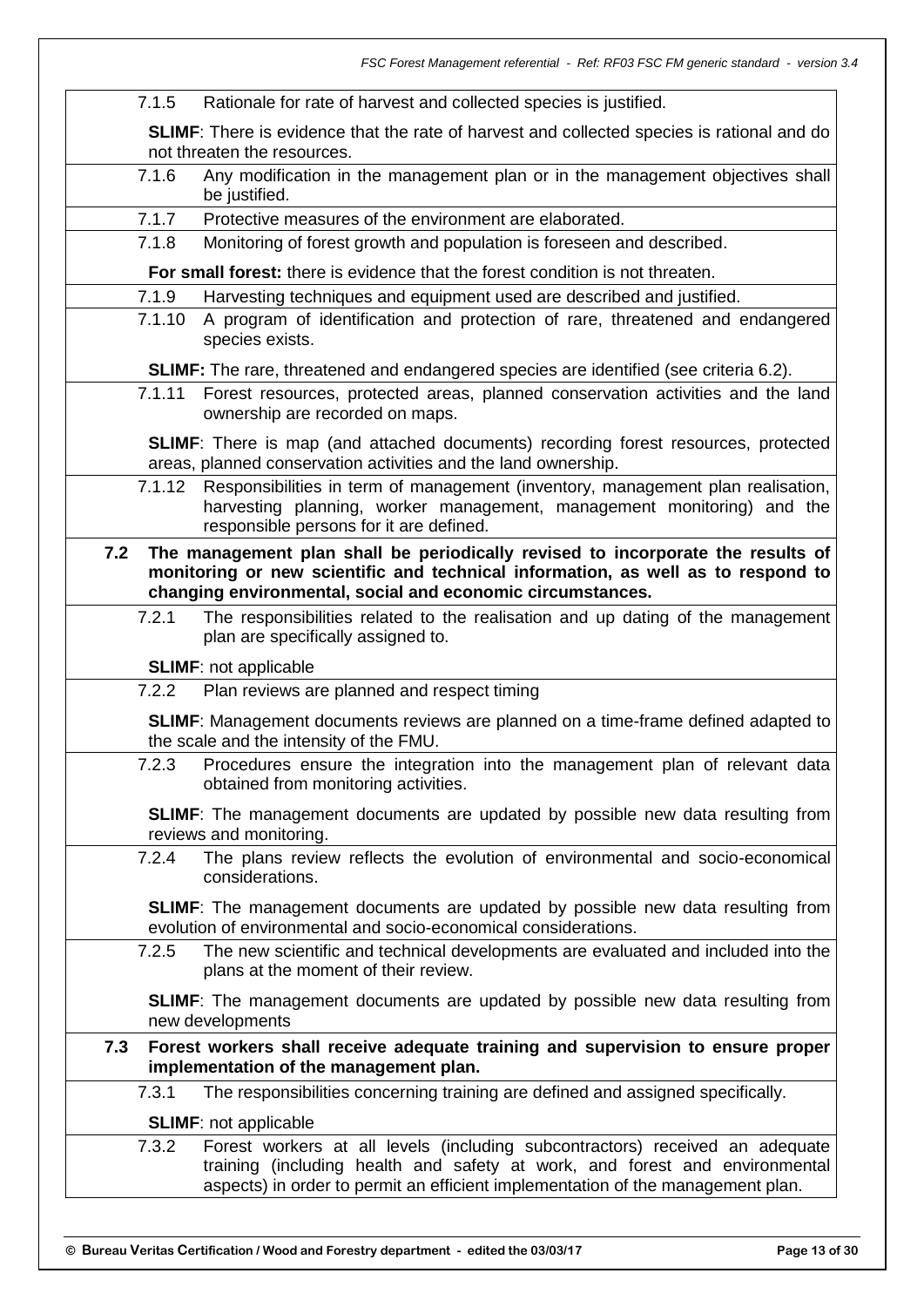|     | 7.3.3 | Supervision technical personnel (including sub-contractors) received an adequate<br>training and have the resources needed.                                                                                                                                                                                                                 |
|-----|-------|---------------------------------------------------------------------------------------------------------------------------------------------------------------------------------------------------------------------------------------------------------------------------------------------------------------------------------------------|
|     | 7.3.4 | Procedures to evaluate training efficiency are established.                                                                                                                                                                                                                                                                                 |
|     |       | <b>SLIMF:</b> not applicable                                                                                                                                                                                                                                                                                                                |
|     | 7.3.5 | The whole activities are supervised and monitored in order to insure that standards<br>and procedures are properly implemented                                                                                                                                                                                                              |
|     |       | <b>SLIMF:</b> not applicable                                                                                                                                                                                                                                                                                                                |
| 7.4 |       | While respecting the confidentiality of information, forest managers shall make<br>publicly available a summary of the primary elements of the management plan,<br>including those listed in Criterion 7.1.                                                                                                                                 |
|     | 7.4.1 | There is a public summary of the management plan that can be consulted. This<br>index contains the elements listed under criterion 7.1.                                                                                                                                                                                                     |
|     |       | <b>SLIMF:</b> a summary of the management plan or the management plan its-self or any<br>management documentation, without any confidential information, is available for<br>consultation upon request.                                                                                                                                     |
| 8   |       | <b>Monitoring and assessment.</b><br>Monitoring shall be conducted, appropriate to the scale and intensity of forest<br>management, to assess the condition of the forest yields of forest products, chain of<br>custody, management activities and their social and environmental impacts.                                                 |
| 8.1 |       | The frequency and intensity of monitoring shall be determined by the scale and<br>intensity of forest management operations as well as the relative complexity and<br>fragility of the affected environment. Monitoring procedures shall be consistent and<br>replicable over time to allow comparison of results and assessment of change. |
|     | 8.1.1 | The frequency and intensity of monitoring are determined and adapted to the scale                                                                                                                                                                                                                                                           |
|     |       | and the intensity of the activities.                                                                                                                                                                                                                                                                                                        |
|     | 8.1.2 | The activities that need to be monitored are identified.                                                                                                                                                                                                                                                                                    |
|     | 8.1.3 | The responsible persons for the implementation of the monitoring programs are<br>identified.                                                                                                                                                                                                                                                |
|     | 8.1.4 | Monitoring procedures, coherent with each activity, are documented and<br>implemented.                                                                                                                                                                                                                                                      |
|     |       | <b>SLIMF:</b> Evidences of the implementation of monitoring procedures are available (report,<br>database, maps, etc). And monitoring procedures are eventually documented.                                                                                                                                                                 |
|     | 8.1.5 | These procedures are reproducible and provide comparable data in time.                                                                                                                                                                                                                                                                      |
| 8.2 |       | Forest management shall include the research and data collection needed to<br>monitor, at a minimum, the following indicators:<br>a) Yield of all forest products harvested.                                                                                                                                                                |
|     |       | b) Growth rates, regeneration and condition of the forest.                                                                                                                                                                                                                                                                                  |
|     |       | c) Composition and observed changes in the flora and fauna.                                                                                                                                                                                                                                                                                 |
|     |       | d) Environmental and social impacts of harvesting and other operations.<br>e) Costs, productivity, and efficiency of forest management.                                                                                                                                                                                                     |
|     | 8.2.1 | Harvesting rates of the forest products are documented.                                                                                                                                                                                                                                                                                     |
|     | 8.2.2 | A monitoring after exploitation is done in order to evaluate the level of damage<br>caused to the managed site (damages of trees, wastes, deterioration of soils,).                                                                                                                                                                         |
|     | 8.2.3 | Data on growth rates, regeneration and forest condition are collected.                                                                                                                                                                                                                                                                      |
|     | 8.2.4 | Data are raised on the composition and modifications observed of flora and fauna<br>as well as on the efficiency of conservation activities.                                                                                                                                                                                                |
|     |       | SLIMF: Composition and modifications observed of flora and fauna are monitored                                                                                                                                                                                                                                                              |
|     | 8.2.5 | The environmental and social impacts of the forest operations, including those<br>regarding health and safety, are monitored.                                                                                                                                                                                                               |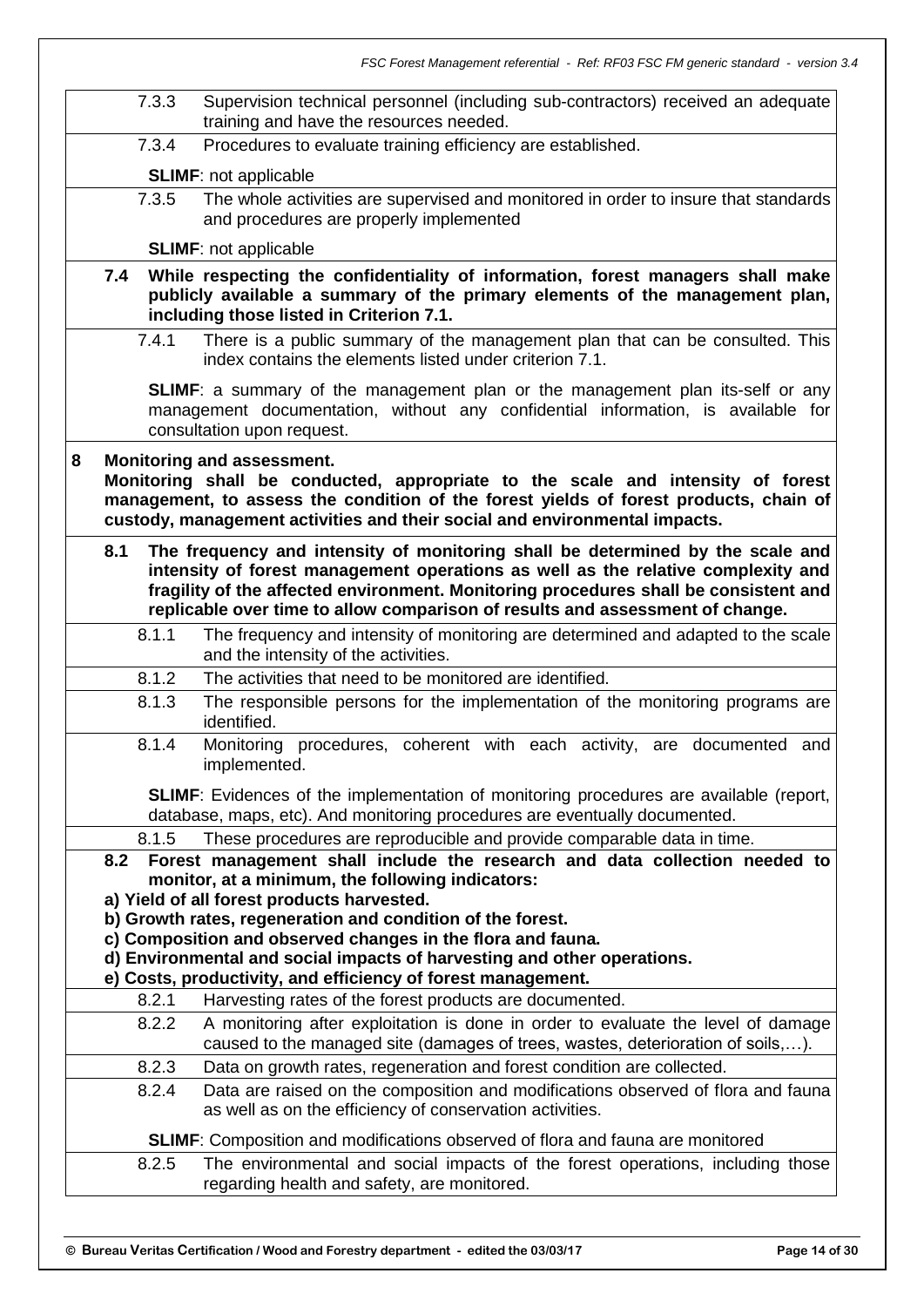| 8.2.6                                                                                                                                                                                                        | The sites of wastes recuperation are regularly checked.                                                                                                                                                                                |  |
|--------------------------------------------------------------------------------------------------------------------------------------------------------------------------------------------------------------|----------------------------------------------------------------------------------------------------------------------------------------------------------------------------------------------------------------------------------------|--|
| 8.2.7                                                                                                                                                                                                        | <b>SLIMF: not applicable</b><br>Data on cost, productivity and management efficiency are documented.                                                                                                                                   |  |
|                                                                                                                                                                                                              |                                                                                                                                                                                                                                        |  |
| Documentation shall be provided by the forest manager to enable monitoring and<br>8.3<br>certifying organizations to trace each forest product from its origin (process known<br>as the "chain of custody"). |                                                                                                                                                                                                                                        |  |
| 8.3.1                                                                                                                                                                                                        | The applicant has defined for the different cases where he is involved, the final<br>place where he ensures the physical responsibility of the products.                                                                               |  |
| 8.3.2                                                                                                                                                                                                        | The applicant has defined a quality management of its certified wood products<br>chain of custody as required in the standard FSC-STD-40-004.                                                                                          |  |
|                                                                                                                                                                                                              | <b>SLIMF:</b> The responsibilities of the certified wood products chain of custody are defined.                                                                                                                                        |  |
| 8.3.3                                                                                                                                                                                                        | The products groups are defined.                                                                                                                                                                                                       |  |
| 8.3.4                                                                                                                                                                                                        | If the applicant subcontracts parts of its activities of chain of custody, he applies<br>the "outsourcing" requirements as stated in the FSC-STD-40-004.                                                                               |  |
|                                                                                                                                                                                                              | <b>SLIMF:</b> The applicant has identified the sub-contractors playing an important role in the                                                                                                                                        |  |
|                                                                                                                                                                                                              | chain of custody, identified the risks it represents and identified measures to be taken. An                                                                                                                                           |  |
| contractors.                                                                                                                                                                                                 | agreement on those measures has been signed between the applicant and those sub-                                                                                                                                                       |  |
| 8.3.5                                                                                                                                                                                                        | The applicant has established and documented an organisation allowing the<br>traceability of timber from its origin up to its processing or sale.                                                                                      |  |
|                                                                                                                                                                                                              | This system comprises a physical and documented identification of the wood<br>8.3.2.1<br>at all relevant levels: logging operation, transport, storage and dispatch.                                                                   |  |
|                                                                                                                                                                                                              | 8.3.2.2 Those documents indicate the forest of origin, per unit or per parcel, from the<br>forest up to the client or, if relevant, to the processing unit. Those documents<br>are sufficient to track the product back to its origin. |  |
| 8.3.6                                                                                                                                                                                                        | The relevant workers and sub-contractors are informed or trained to the<br>implementation of the chain of custody control.                                                                                                             |  |
| 8.3.7                                                                                                                                                                                                        | Invoices or other transmittal documents concerning the sell of certified products<br>shall indicate:                                                                                                                                   |  |
|                                                                                                                                                                                                              | - the origin of the certified product;                                                                                                                                                                                                 |  |
|                                                                                                                                                                                                              | - the name and contact of the applicant;                                                                                                                                                                                               |  |
|                                                                                                                                                                                                              | - the name and contact of the buyer;                                                                                                                                                                                                   |  |
|                                                                                                                                                                                                              | - the sale's date;                                                                                                                                                                                                                     |  |
|                                                                                                                                                                                                              | - the quantity (volume or another unit) of the certified products sold;                                                                                                                                                                |  |
|                                                                                                                                                                                                              | - the nature, species and references of the certified products sold (dimensions<br>and quality);                                                                                                                                       |  |
|                                                                                                                                                                                                              | - the point of sale (where the buyer becomes responsible for the control of the<br>chain of custody);                                                                                                                                  |  |
|                                                                                                                                                                                                              | - the entity's certificate number;                                                                                                                                                                                                     |  |
|                                                                                                                                                                                                              | - information sufficient to link the invoice and related transport documentation to<br>each other;                                                                                                                                     |  |
| 8.3.8                                                                                                                                                                                                        | If the applicant wishes to apply the FSC label on product, measures are taken to                                                                                                                                                       |  |
| 8.3.8.1.                                                                                                                                                                                                     | ensure that:                                                                                                                                                                                                                           |  |
| 8.3.8.2.                                                                                                                                                                                                     | Only FSC certified products are FSC-labelled;<br>The products are labelled in compliance with<br>"FSC-STD-50-001:                                                                                                                      |  |
|                                                                                                                                                                                                              | Requirements for use of the FSC trademarks by Certificate Holders";                                                                                                                                                                    |  |
| 8.4                                                                                                                                                                                                          | The results of monitoring shall be incorporated into the implementation and<br>revision of the management plan.                                                                                                                        |  |
| 8.4.1                                                                                                                                                                                                        | Data of monitoring activities are maintained.                                                                                                                                                                                          |  |
| 8.4.2                                                                                                                                                                                                        | Research programs and monitoring results are regularly analysed.                                                                                                                                                                       |  |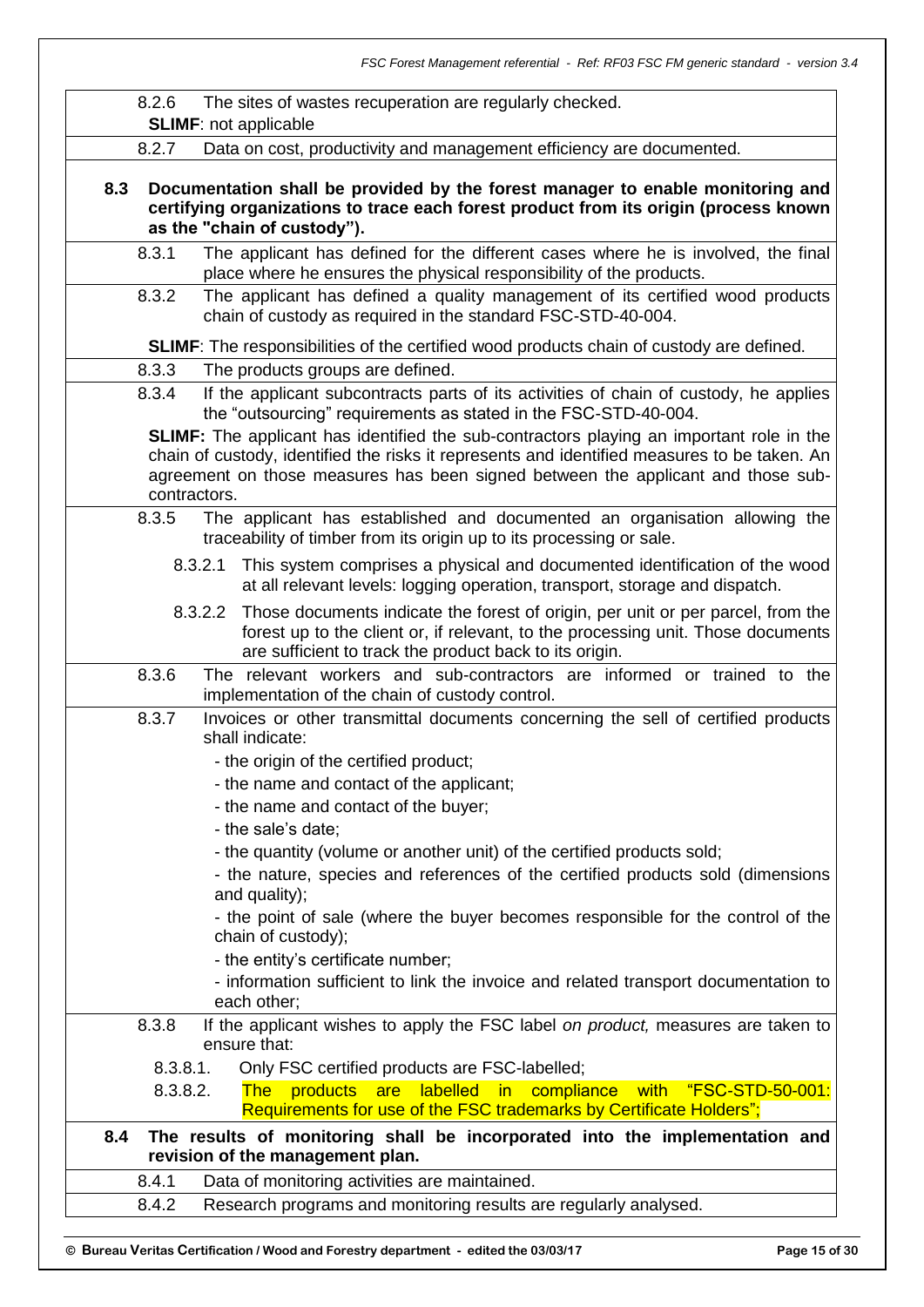8.4.3 The results of monitoring are incorporated into the management plans, the policy and the procedures at the time of their periodical reviews. **SLIMF:** The results of monitoring are incorporated into the management plans reviews. **8.5 While respecting the confidentiality of information, forest managers shall make publicly available a summary of the results of monitoring indicators, including those listed in Criterion 8.2.** 8.5.1 Summaries of the results of monitoring are available for public consultation. **SLIMF:** a summary of the results of monitoring or the results of monitoring them-self, without any confidential information, are available for consultation upon request. **9 Maintenance of high conservation value forests (HCVF). Management activities in high conservation value forests shall maintain or enhance the attributes which define such forests. Decisions regarding high conservation value forests shall always be considered in the context of a precautionary approach. 9.1 Assessment to determine the presence of the attributes consistent with High Conservation Value Forests will be completed, appropriate to scale and intensity of forest management.**  9.1.1 A study has been made on the evaluated forests areas defining the six types of HCVF (cfr FSC definition) and identifying their presence. The study identifies, describes and locates each HCVF on maps. **SLIMF:** A study has been made on the evaluated forests areas defining the six types of HCVF (cfr FSC definition) and identifying their presence on maps. 9.1.2 The regional attributes of the High Conservation Value Forests are known and properly defined by the forester entity (with the help) or by environment protection bodies, environmental, social experts, national initiatives, etc. 9.1.3 The study for the presence of HCVFs includes stakeholder consultation including consultation of local experts, relevant specialists, etc 9.1.4 The entity shall demonstrate a clear and practical understanding of the HCVF concept and definition, in the implementation of their measures. **SLIMF**: not applicable **9.2 The consultative portion of the certification process must place emphasis on the identified conservation attributes, and options for the maintenance thereof.**  9.2.1 The entity has consulted experts and local communities in order to identify the conservation attributes and to determine management options for the High Conservation Value Forests in the management unit. **9.3 The management plan shall include and implement specific measures that ensure the maintenance and/or enhancement of the applicable conservation attributes consistent with the precautionary approach. These measures shall be specifically included into the publicly available management plan summary.**  9.3.1 Each one of the High Conservation Value Forests attributes in described in the management plan. 9.3.2 The plan describes specific measures that permit to maintain and enhance of the attributes (see also 7.1.). 9.3.3 Threats to HCVF are identified and measures are taken to address those threats. **SLIMF**: not applicable 9.3.4 The measures are described in the public management summary. 9.3.5 Intact Forest Landscape (IFL) shall be included in HCVF 2 category. 9.3.6 Global Forest Watch IFL maps [www.globalforestwatch.org](http://www.globalforestwatch.org/), or a more recent IFL inventory using the same methodology, such as Global Forest Watch Canada, shall be used to identify potential IFL.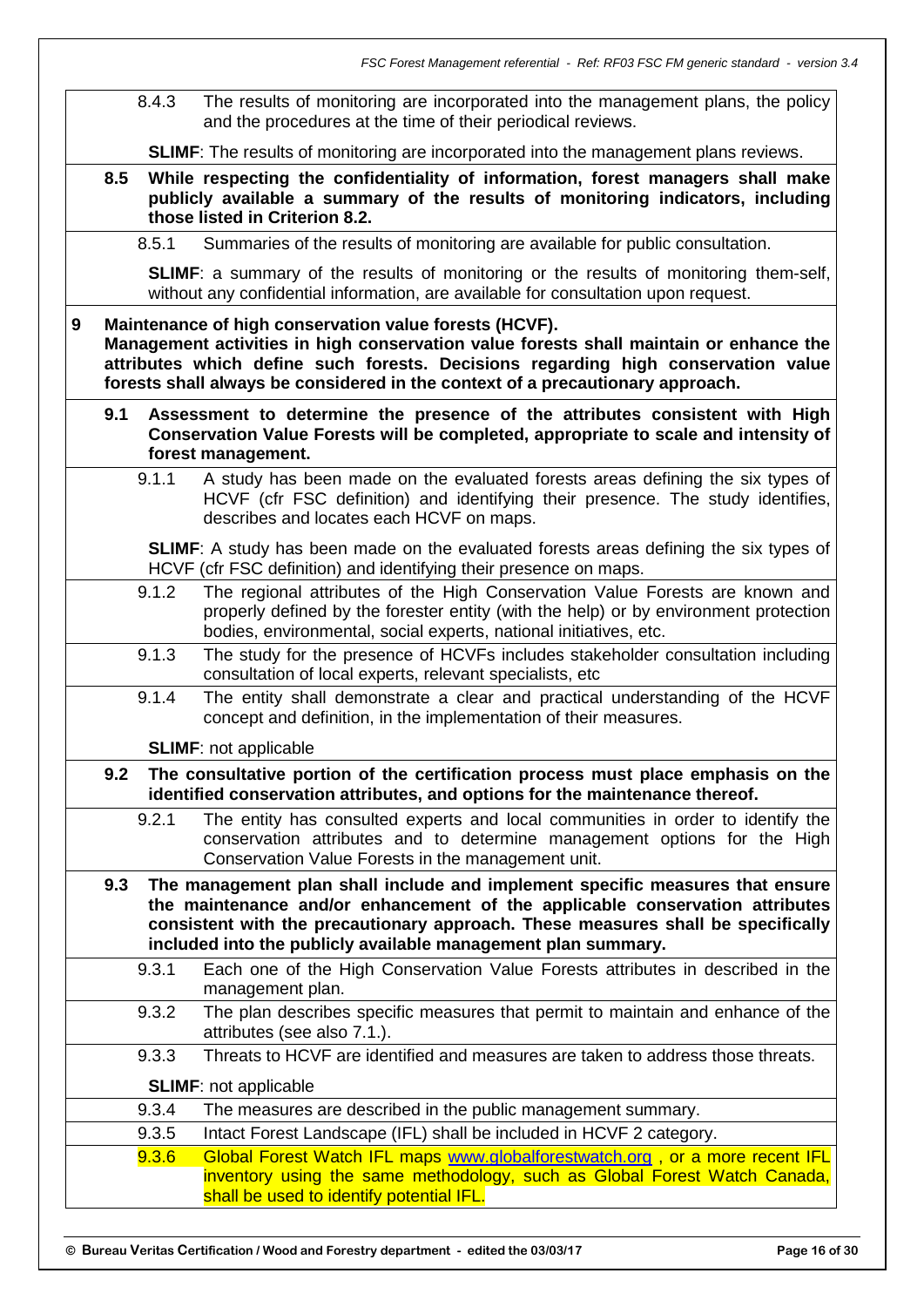| 9.3.7              | Any applicant to the FSC Forest Management certification (not yet certified for the<br>application scope) shall not perform any Forest Management operations including<br>harvesting and road building in Intact Forest Landscape.                                                                                                                                                                               |
|--------------------|------------------------------------------------------------------------------------------------------------------------------------------------------------------------------------------------------------------------------------------------------------------------------------------------------------------------------------------------------------------------------------------------------------------|
| 9.3.8<br>(MU), and | Forest Management operations including harvesting and road building of already<br>certified Forest Management Units, may proceed in IFLs, if they:<br>1.1. Do not impact more than 20% of Intact Forest Landscapes within the Management Unit<br>1.2. Do not reduce any IFLs below the 50,000 ha threshold in the landscape.                                                                                     |
| 9.4                | Annual monitoring shall be conducted to assess the effectiveness of the measures<br>employed to maintain or enhance the applicable conservation attributes.                                                                                                                                                                                                                                                      |
| 9.4.1              | Indicators are defined to monitor the efficiency of each measure.                                                                                                                                                                                                                                                                                                                                                |
| 9.4.2              | The monitoring frequency of the indicators is determined.                                                                                                                                                                                                                                                                                                                                                        |
| 9.4.3              | Monitoring data are recorded and used to modify the future management.                                                                                                                                                                                                                                                                                                                                           |
| 9.4.4              | Managers actively monitor the developments of research that may influence the<br>High Conservation Value Forests management.                                                                                                                                                                                                                                                                                     |
|                    | economic benefits, and can contribute to satisfying the world's needs for forest<br>products, they shall complement the management of, reduce pressures on, and promote<br>the restoration and conservation of natural forests.<br>10.1 The management objectives of the plantation, including natural forest conservation<br>and restoration objectives, shall be explicitly stated in the management plan, and |
|                    | clearly demonstrated in the implementation of the plan.                                                                                                                                                                                                                                                                                                                                                          |
| 10.1.1<br>10.1.2   | Natural populations are, as possible, identified.<br>Plantations management objectives include the restoration and conservation of                                                                                                                                                                                                                                                                               |
|                    | natural forests.                                                                                                                                                                                                                                                                                                                                                                                                 |
| 10.1.3             | These objectives are clearly established in the management plan (see also 7.1).                                                                                                                                                                                                                                                                                                                                  |
| 10.1.4             | Brigade peoples, personnel and sub-contractors are informed about the protection<br>and restoration prescriptions of the natural forests.                                                                                                                                                                                                                                                                        |
|                    | 10.2 The design and layout of plantations shall promote the protection, restoration and<br>conservation of natural forests, and not increase pressures on natural forests.<br>Wildlife corridors, streamside zones and a mosaic of stands of different ages and<br>rotation periods, shall be used in the layout of the plantation, consistent with the                                                          |
|                    | with the patterns of forest stands found within the natural landscape.                                                                                                                                                                                                                                                                                                                                           |
| 10.2.1             | scale of the operation. The scale and layout of plantation blocks shall be consistent<br>The scale and layout of the plantation blocks are in harmony with the natural<br>populations, including at the landscapes level.                                                                                                                                                                                        |
| 10.2.2             | the fauna in the zone or in the zone's neighbourhood.                                                                                                                                                                                                                                                                                                                                                            |
| 10.2.3             | The plantation and replantation plans consider the maintenance or enhancement<br>of the natural vegetation of the zone, such as habitat and/or wildlife corridors for<br>Streamside zones are maintained or implemented in humid zones or near water<br>streams.                                                                                                                                                 |
| 10.2.4             | A tampon zone protects the forests edges and riverain zones.                                                                                                                                                                                                                                                                                                                                                     |
|                    | 10.3 Diversity in the composition of plantations is preferred, so as to enhance economic,<br>ecological and social stability. Such diversity may include the size and spatial<br>distribution of management units within the landscape, number and genetic<br>composition of species, age classes and structures.                                                                                                |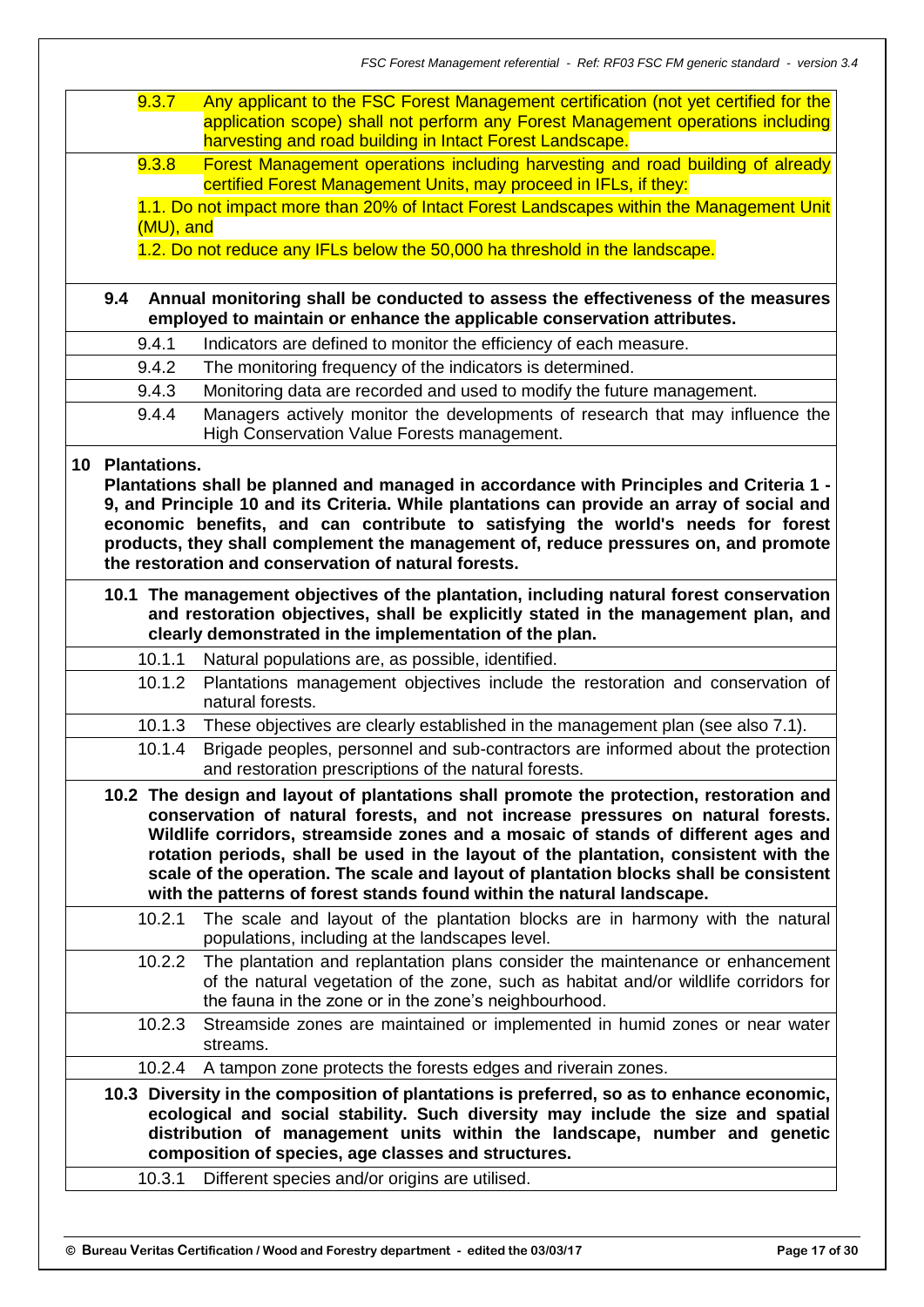| 10.3.2 | Planning of plantations (new or after cutting) considers a diversity of age, species<br>and rotations.                                                                                                                                                                                                                                                                                                                                                                                                                                                                                                      |
|--------|-------------------------------------------------------------------------------------------------------------------------------------------------------------------------------------------------------------------------------------------------------------------------------------------------------------------------------------------------------------------------------------------------------------------------------------------------------------------------------------------------------------------------------------------------------------------------------------------------------------|
| 10.3.3 | Species origin is known and documented.                                                                                                                                                                                                                                                                                                                                                                                                                                                                                                                                                                     |
| 10.3.4 | The maximum size of clear cuttings is defined considering documented criterions<br>(legal obligations, local uses).                                                                                                                                                                                                                                                                                                                                                                                                                                                                                         |
|        | 10.4 The selection of species for planting shall be based on their overall suitability for<br>the site and their appropriateness to the management objectives. In order to<br>enhance the conservation of biological diversity, native species are preferred over<br>exotic species in the establishment of plantations and the restoration of degraded<br>ecosystems. Exotic species, which shall be used only when their performance is<br>greater than that of native species, shall be carefully monitored to detect unusual<br>mortality, disease, or insect outbreaks and adverse ecological impacts. |
|        | 10.4.1 The selection of species is done on the basis of tests whose results are available<br>and show that these species are adapted to the site and correspond to the<br>management objectives.                                                                                                                                                                                                                                                                                                                                                                                                            |
| 10.4.2 | The information on the seeds and exotic species origin is known and documented.<br>Suppliers give adequate warranties.                                                                                                                                                                                                                                                                                                                                                                                                                                                                                      |
| 10.4.3 | Exotic species are used only after a study of their performance in contact with<br>indigenous species and in function of the management objectives.                                                                                                                                                                                                                                                                                                                                                                                                                                                         |
| 10.4.4 | A documented monitoring system is implemented in order to control any<br>uncommon or harmful event occurring in the exotic species plantations.                                                                                                                                                                                                                                                                                                                                                                                                                                                             |
|        | 10.5 A proportion of the overall forest management area, appropriate to the scale of the<br>plantation and to be determined in regional standards, shall be managed so as to<br>restore the site to a natural forest cover.                                                                                                                                                                                                                                                                                                                                                                                 |
| 10.5.1 | The plantations management concepts and objectives foresee zones dedicated to<br>the restoration of natural populations (see also 7.1 and 8.2).                                                                                                                                                                                                                                                                                                                                                                                                                                                             |
|        | <b>SLIMF:</b> When it is proven that it is ecologically and/or economically unviable for small<br>plantation to establish restoration areas, the plantation manager shall give evidence of his<br>commitment to restoration of natural forest areas (on or off-site).                                                                                                                                                                                                                                                                                                                                       |
|        | 10.5.2 The plantations management objectives and activities are implemented in order to<br>protect and conserve natural ecosystems and ecological values, mainly around<br>conservation and protected areas                                                                                                                                                                                                                                                                                                                                                                                                 |
| 10.6.1 | 10.6 Measures shall be taken to maintain or improve soil structure, fertility, and<br>biological activity. The techniques and rate of harvesting, road and trail<br>construction and maintenance, and the choice of species shall not result in long<br>term soil degradation or adverse impacts on water quality, quantity or substantial<br>deviation from stream course drainage patterns.                                                                                                                                                                                                               |
|        | There is available information on soils sensitivity to degradations caused by the<br>operations.                                                                                                                                                                                                                                                                                                                                                                                                                                                                                                            |
| 10.6.2 | Operations and exploitation works are implemented in order to avoid soils<br>damages (see 6.5).                                                                                                                                                                                                                                                                                                                                                                                                                                                                                                             |
| 10.6.3 | Operations that may provoke direct or potential degradations to the soils are<br>identified.                                                                                                                                                                                                                                                                                                                                                                                                                                                                                                                |
| 10.6.4 | A restoration of the soils degraded by precedent operations, is planned.<br>Ex: The evolution of the quantity of mineral elements in the soil is considered.<br>Amendments are done when necessary.                                                                                                                                                                                                                                                                                                                                                                                                         |
| 10.6.5 | The principal water streams across the forest are identified.                                                                                                                                                                                                                                                                                                                                                                                                                                                                                                                                               |
| 10.6.6 | Operations that may degrade the water streams are identified.                                                                                                                                                                                                                                                                                                                                                                                                                                                                                                                                               |
| 10.6.7 | Streams degradation is avoided (see also 6.5) and possible restorations are<br>planned.                                                                                                                                                                                                                                                                                                                                                                                                                                                                                                                     |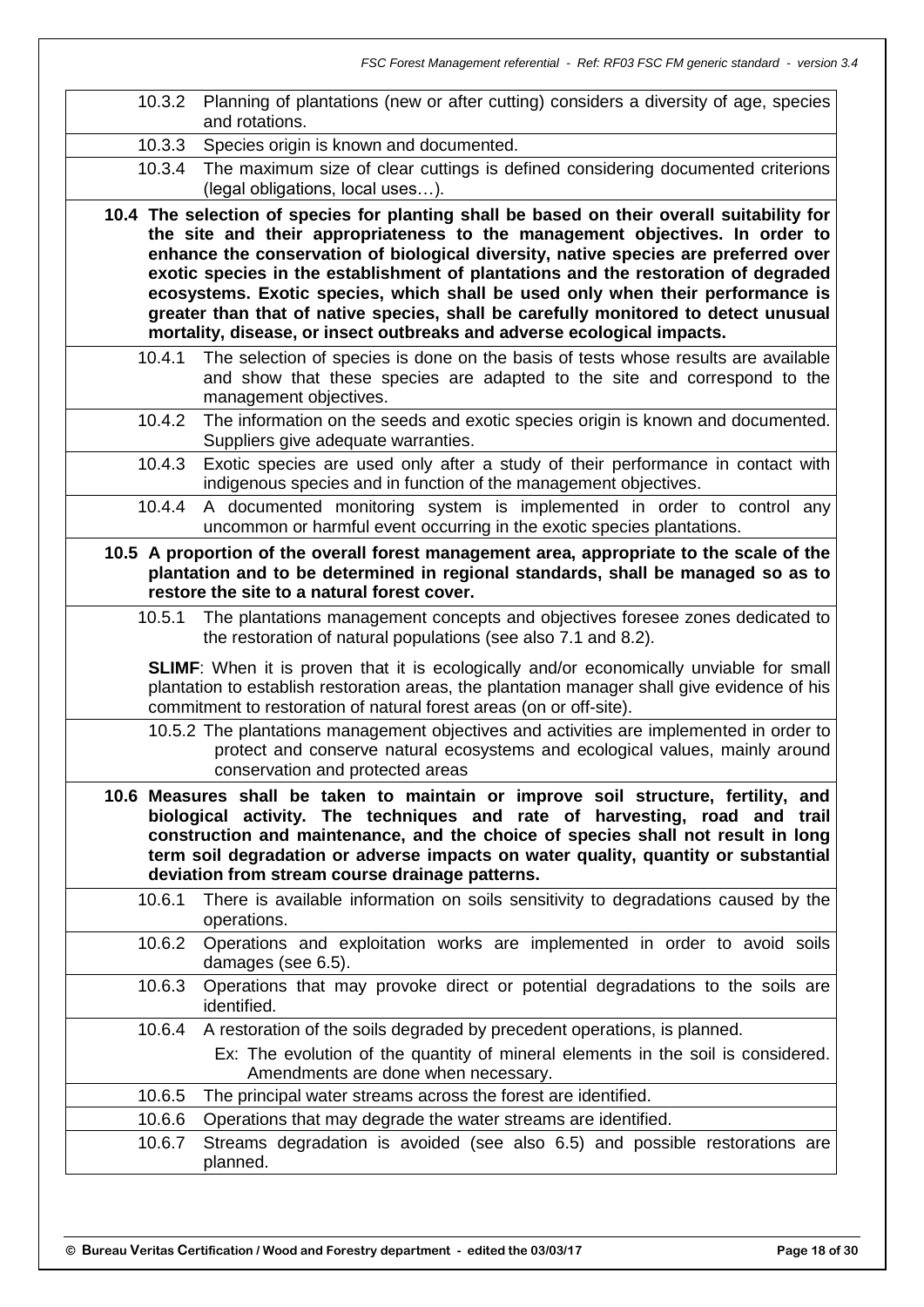*FSC Forest Management referential - Ref: RF03 FSC FM generic standard - version 3.4*

|        | 10.7 Measures shall be taken to prevent and minimize outbreaks of pests, diseases, fire<br>and invasive plant introductions. Integrated pest management shall form an<br>essential part of the management plan, with primary reliance on prevention and<br>biological control methods rather than chemical pesticides and fertilizers.<br>Plantation manager shall make every effort to move away from chemical pesticides<br>and fertilizers, including their use in nurseries. The use of chemicals is also<br>covered in Criteria 6.6 and 6.7.                 |
|--------|-------------------------------------------------------------------------------------------------------------------------------------------------------------------------------------------------------------------------------------------------------------------------------------------------------------------------------------------------------------------------------------------------------------------------------------------------------------------------------------------------------------------------------------------------------------------|
| 10.7.1 | There is a documented fire-fighting and prevention system.                                                                                                                                                                                                                                                                                                                                                                                                                                                                                                        |
| 10.7.2 | Routine audits are performed in order to test fire-fighting procedures.                                                                                                                                                                                                                                                                                                                                                                                                                                                                                           |
| 10.7.3 | There is a documented detection system of fires, defining clearly the<br>responsibilities for alerts calls.                                                                                                                                                                                                                                                                                                                                                                                                                                                       |
| 10.7.4 | The whole employees and sub-contractors concerned by fire fighting received<br>adequate training.                                                                                                                                                                                                                                                                                                                                                                                                                                                                 |
| 10.7.5 | There are procedures describing the means of sanitary problems treatments<br>(including invasive plants) and the responsibilities of the personnel involved.                                                                                                                                                                                                                                                                                                                                                                                                      |
| 10.7.6 | Integrated management to solve sanitary problems is used where it is possible.                                                                                                                                                                                                                                                                                                                                                                                                                                                                                    |
| 10.7.7 | the permanent employees received an adequate training to detect and to identify<br>the sanitary problems within plantations and, when appropriate, specialists are<br>used to do diagnoses.                                                                                                                                                                                                                                                                                                                                                                       |
|        | fertility, and impacts on local welfare and social well-being), in addition to those<br>elements addressed in principles 8, 6 and 4. No species shall be planted on a large<br>scale until local trials and/or experience have shown that they are ecologically well-<br>adapted to the site, are not invasive, and do not have significant negative ecological<br>impacts on other ecosystems. Special attention will be paid to social issues of land<br>acquisition for plantations, especially the protection of local rights of ownership,<br>use or access. |
| 10.8.1 | Potential on-site and off-site impacts are identified and monitored, including,<br>depending on the circumstances:                                                                                                                                                                                                                                                                                                                                                                                                                                                |
|        | - the natural invading regeneration;                                                                                                                                                                                                                                                                                                                                                                                                                                                                                                                              |
|        | impacts on water resource;<br>impacts on the soils fertility;                                                                                                                                                                                                                                                                                                                                                                                                                                                                                                     |
|        | impacts on the local economic well-being;                                                                                                                                                                                                                                                                                                                                                                                                                                                                                                                         |
|        | impacts on the landscape (see also 8.2).                                                                                                                                                                                                                                                                                                                                                                                                                                                                                                                          |
|        | Ex: the one-piece 40 ha clear cuttings must be the object of a suitable landscape<br>management.                                                                                                                                                                                                                                                                                                                                                                                                                                                                  |
|        | <b>SLIMF:</b> Potential negative environmental and social impacts are identified prior plantation.<br>They are monitored and adequate measures are implemented to address them.                                                                                                                                                                                                                                                                                                                                                                                   |
| 10.8.2 | The local rights of use, of property and access preceding the acquisition (in cases<br>of lands acquired to be afforested) are preserved or are transferred, with the full<br>consent of the parts that have such rights                                                                                                                                                                                                                                                                                                                                          |
|        | 10.9 Plantations established in areas converted from natural forests after November<br>1994 normally shall not qualify for certification. Certification may be allowed in<br>circumstances where sufficient evidence is submitted to the certification body that<br>the manager/owner is not responsible directly or indirectly of such conversion.                                                                                                                                                                                                               |
| 10.9.1 | The plantation doesn't occupy lands that were covered with natural forests after<br>November 1994.                                                                                                                                                                                                                                                                                                                                                                                                                                                                |
| 10.9.2 | If the plantation is established on such lands, the present owner / manager can<br>demonstrate he has no responsibility in relation to the conversion.                                                                                                                                                                                                                                                                                                                                                                                                            |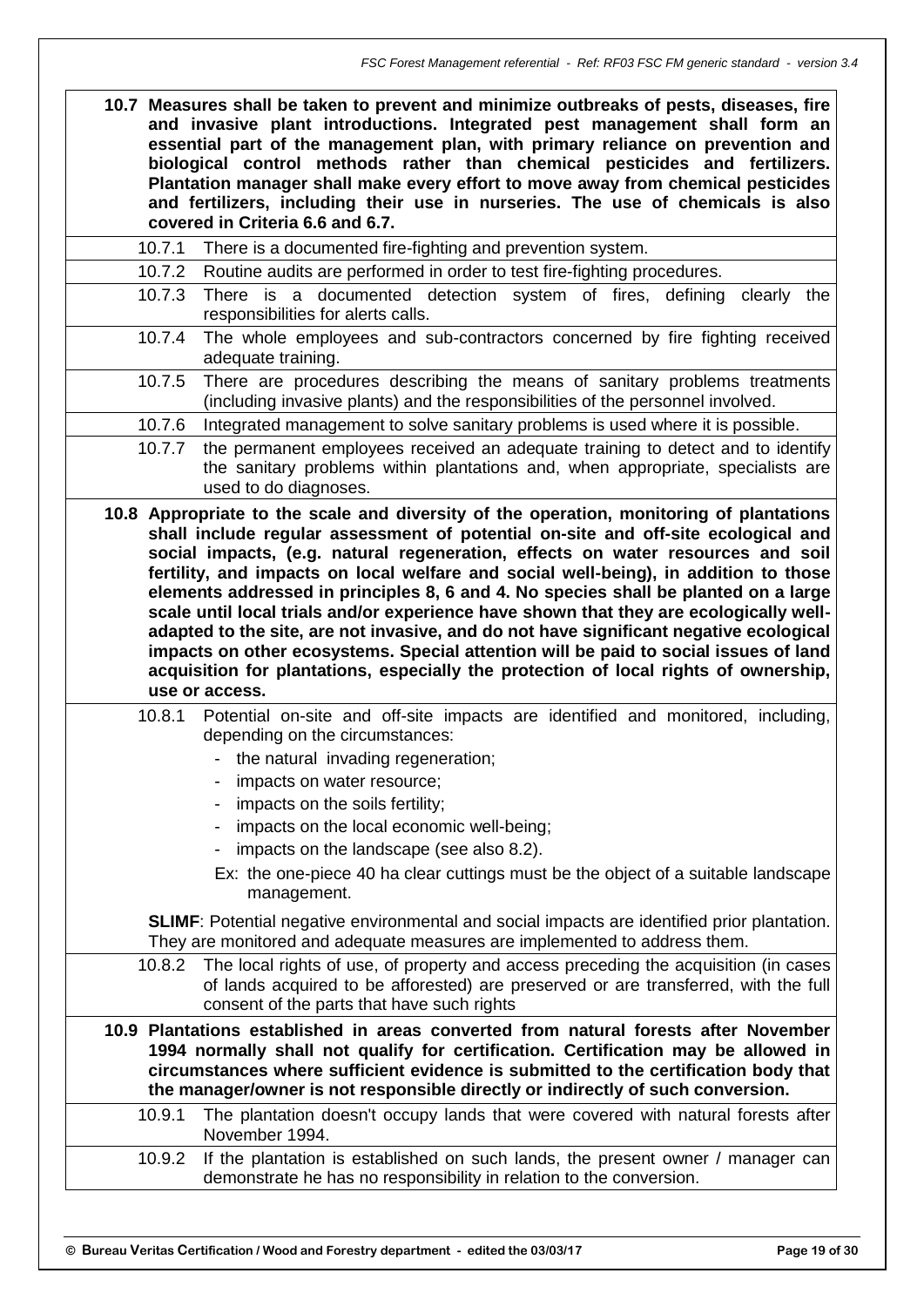## <span id="page-19-0"></span>**F – Glossary of terms**

This glossary is extracted from the standard FSC-STD-01-002 "Glossary of terms".

**applicant** (for certification): a person or body that seeks to obtain a licence from a certification body [ISO/IEC Guide 2:1991 paragraph 14.6].

**auditor:** an individual who is qualified and authorised to undertake all or any portion of an evaluation within an accreditation or certification scheme.

*biological control agents: Living organisms used to eliminate or regulate the population of other living organisms.*

*biological diversity values: The intrinsic, ecological, genetic, social, economic, scientific, educational, cultural, recreational and aesthetic values of biological diversity and its components. (see Convention on Biological Diversity, 1992).*

*biological diversity: The variability among living organisms from all sources including, inter alia, terrestrial, marine and other aquatic ecosystems and the ecological complexes of which they are a part; this includes diversity within species, between species and of ecosystems. (see Convention on Biological Diversity, 1992).*

**certificate registration code:** a unique code or number issued by a certification body to a certificate holder; and (in this manual) by FSC to an accredited certification body.

**certification body:** a third party which assesses and registers the quality system standards and any supplementary documentation required under the system [ISO/CASCO 227 paragraph 3.2].

**chain of custody verification:** verification that the source(s) of a specified forest product is/are a forest(s) that has/have been awarded a certificate(s) for forest stewardship by a FSC-accredited certification body.

*chemicals: the range of fertilizers, insecticides, fungicides, and hormones which are used in forest management.*

*chain of custody: the channel through which products are distributed from their origin in the forest to their end-use.*

**compliance/conformity:** fulfilment by a product, process or service of specified requirements [ISO/IEC Guide 2:1991 paragraph 13.1 and ISO/CASCO 193 paragraph 1.1]. In this manual, the terms "conformity" and "compliance" are used interchangeably.

*ecosystem: a community of all plants and animals and their physical environment, functioning together as an interdependent unit.*

*endangered species: any species which is in danger of extinction throughout all or a significant portion of its range.*

*exotic species: an introduced species not native or endemic to the area in question.*

**forest management enterprise:** an organization or other single legal entity engaged in forest management.

**forest management unit (FMU):** a clearly defined forest area with mapped boundaries, managed by a single managerial body to a set of explicit objectives which are expressed in a self-contained multiyear management plan.

**© Bureau Veritas Certification / Wood and Forestry department - edited the 03/03/17 Page 20 of 30**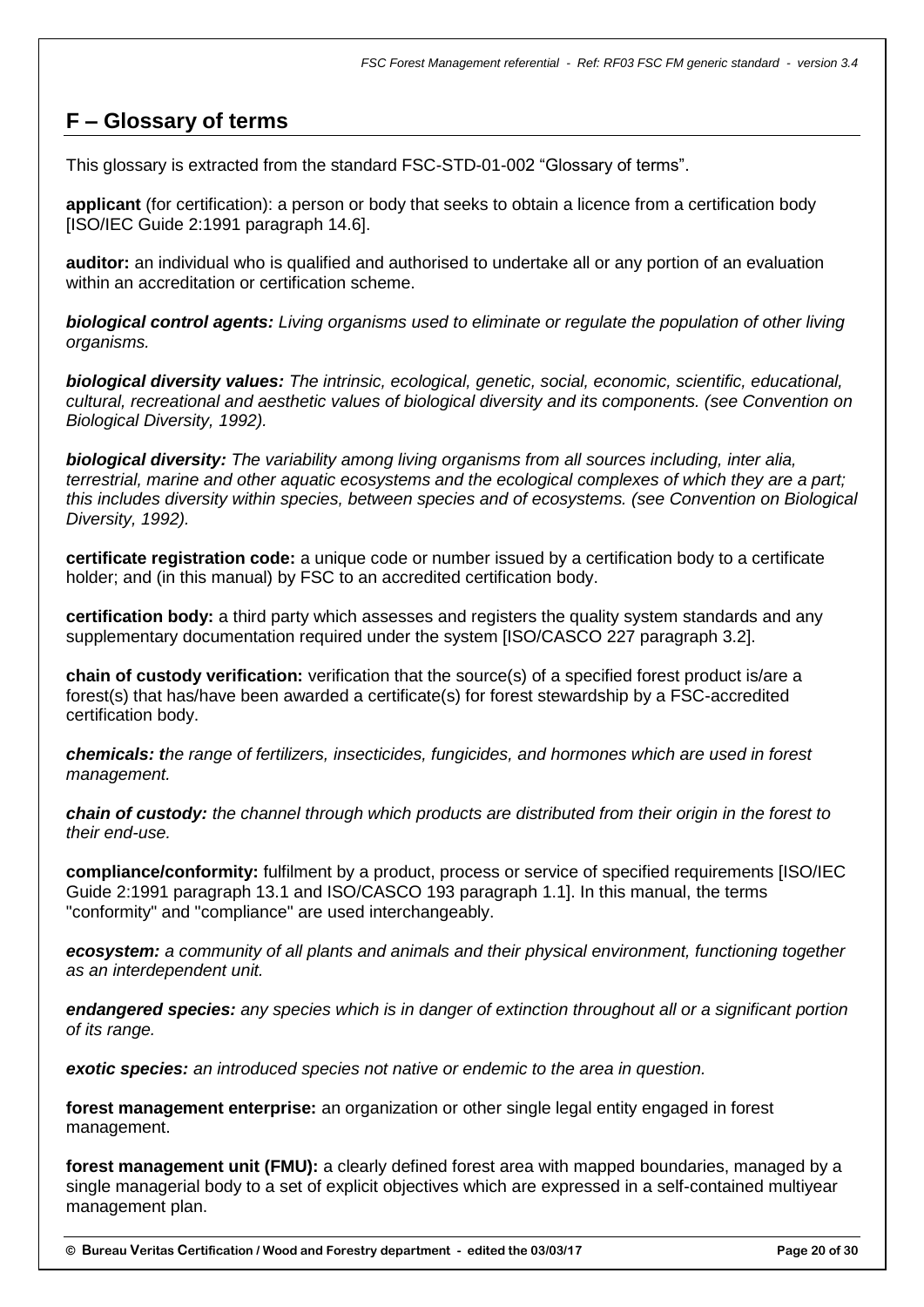**FSC logo:** the FSC logo consists of a half tree, half tick (or check), together with the initials FSC. It is designed for use on labels, claims and forest products certified with the FSC certification scheme. The FSC logo is an internationally registered trademark and its use is controlled by legally binding contracts.

**FSC trademarks:** the initials 'FSC', the words 'Forest Stewardship Council', and the FSC Logo are registered trademarks (see *FSC Logo* above).

*genetically modified organisms: biological organisms which have been induced by various means to consist of genetic structural changes.*

**group certification:** An arrangement by which forest management units (FMUs) or other sites owned or managed by a number of distinct legal entities (group members) may be evaluated and subsequently certified within the scope of a single certificate.

*High Conservation Value Forests (HCVF): High Conservation Value Forests are those that possess one or more of the following attributes:*

- *a) forest areas containing globally, regionally or nationally significant : concentrations of biodiversity values (e.g. endemism, endangered species, refugia); and/or large landscape level forests, contained within, or containing the management unit, where viable populations of most if not all naturally occurring species exist in natural patterns of distribution and abundance*
- *b) forest areas that are in or contain rare, threatened or endangered ecosystems*
- *c) forest areas that provide basic services of nature in critical situations (e.g. watershed protection, erosion control)*
- *d) forest areas fundamental to meeting basic needs of local communities (e.g. subsistence, health) and/or critical to local communities' traditional cultural identity (areas of cultural, ecological, economic or religious significance identified in cooperation with such local communities).*

The organisation Pro-Forest has also divided the concept of HCVF in six types that are described in their toolkit. Those six types are commonly used in the identification of HCVF in forest areas.

*Indigenous peoples: "The existing descendants of the peoples who inhabited the present territory of a country wholly or partially at the time when persons of a different culture or ethnic origin arrived there from other parts of the world, overcame them and, by conquest, settlement, or other means reduced them to a non-dominant or colonial situation; who today live more in conformity with their particular social, economic and cultural customs and traditions than with the institutions of the country of which they now form a part, under State structure which incorporates mainly the national, social and cultural characteristics of other segments of the population which are predominant." (Working definition adopted by the UN Working Group on Indigenous Peoples).*

*landscape: a geographical mosaic composed of interacting ecosystems resulting from the influence of geological, topographical, soil, climatic, biotic and human interactions in a given area.*

**legal entity:** an entity having legal personality, that is, capable of enjoying and being subject to legal rights and duties.

*local laws: includes all legal norms given by organisms of government whose jurisdiction is less than the national level, such as departmental, municipal and customary norms*

*long term: the time-scale of the forest owner or manager as manifested by the objectives of the management plan, the rate of harvesting, and the commitment to maintain permanent forest cover. The*  length of time involved will vary according to the context and ecological conditions, and will be a function *of how long it takes a given ecosystem to recover its natural structure and composition following harvesting or disturbance, or to produce mature or primary conditions.*

*native species: a species that occurs naturally in the region; endemic to the area.*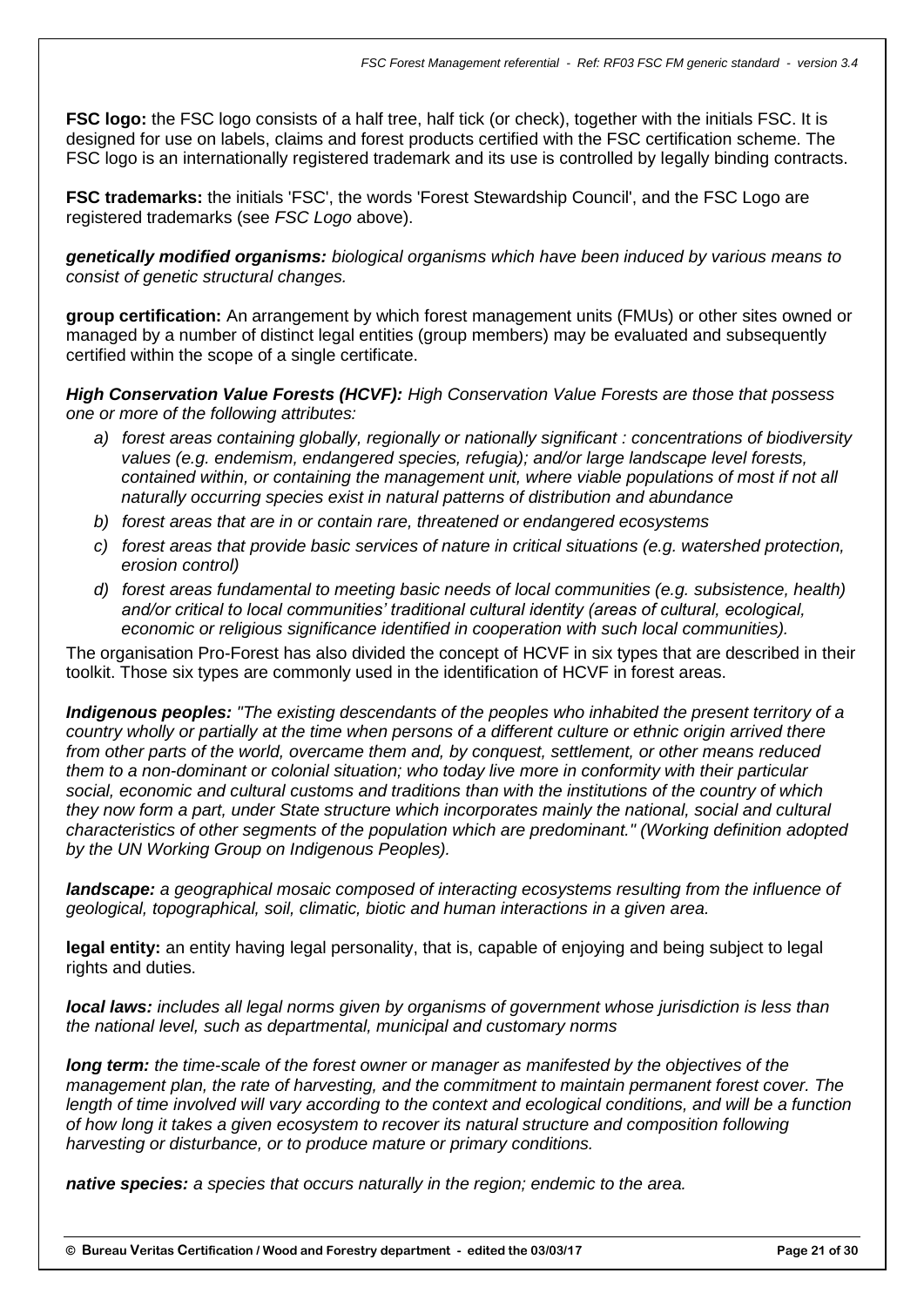*non-timber forest products: all forest products except timber, including other materials obtained from trees such as resins and leaves, as well as any other plant and animal products.*

**normative document:** a document that provides rules, guidelines or characteristics for activities or their results. Note: The term "normative document" is a generic term that covers such documents as standards, technical specifications, codes of practice and regulations [ISO/IEC Guide 2:1991 paragraph 3.1].

**organization:** company, corporation, firm, enterprise, authority or institution, or part or combination thereof, whether incorporated or not, public or private, that has its own functions, administration and legal personality.

**pesticide** (including fungicide and herbicide): any substance, preparation or organism prepared or used in protecting plants or wood or other plant products from harmful organisms; in rendering such organisms harmless; and controlling organisms with harmful or unwanted effects. (The term pesticide is used here (instead of e.g. biocide) because (1) it is used in the FSC P&C and (2) the term biocide has other legal definitions and restrictions, and includes some household cleansing products). QV Chemical pesticide (FSC-POL-30-601 FSC Chemical Pesticides Policy July 2002-07)

*plantation: forest areas lacking most of the principal characteristics and key elements of native ecosystems as defined by FSC-approved national and regional standards of forest stewardship, which result from the human activities of either planting, sowing or intensive silvicultural treatments.* 

**requirement:** a provision that conveys criteria to be fulfilled [ISO/IEC Guide 2:1991 paragraph 7.5].

**SLIMF (small or low intensity managed forest):** a forest management unit which meets specific FSC requirements related to size and/or intensity of timber harvesting, and can therefore be evaluated by certification bodies using streamlined evaluation procedures. The applicable FSC requirements are defined in *FSC-STD-01-003 SLIMF Eligibility Criteria*.

**SLIMF group:** A group of forest management units each of which meets the criteria as a SLIMF.

**stakeholder**: individuals and organizations with a legitimate interest in the goods and services provided by an FMU; and those with an interest in the environmental and social effects of an FMU's activities, products and services. They include: those individuals and organizations which exercise statutory environmental control over the FMU; local people; employees; investors and insurers; customers and consumers; environmental interest and consumer groups and the general public [modified from Upton and Bass, 1995].

*tenure: socially defined agreements held by individuals or groups, recognized by legal statutes or customary practice, regarding the "bundle of rights and duties" of ownership, holding, access and/or usage of a particular land unit or the associated resources there within (such as individual trees, plant species, water, minerals, etc).*

**third party:** person or body that is recognized as being independent of the parties involved, as concerns the issue in question [ISO/IEC Guide 2:1991 paragraph 13.2 and ISO/CASCO 193 paragraph 1.9].

*threatened species: any species which is likely to become endangered within the foreseeable future throughout all or a significant portion of its range.*

*use-rights: rights for the use of forest resources that can be defined by local custom, mutual agreements, or prescribed by other entities holding access rights. These rights may restrict the use of particular resources to specific levels of consumption or particular harvesting techniques.*

**verification of conformity:** confirmation, by examination of evidence, that a product, process or service fulfils specified requirements [ISO/IEC Guide 2:1991 paragraph 13.4].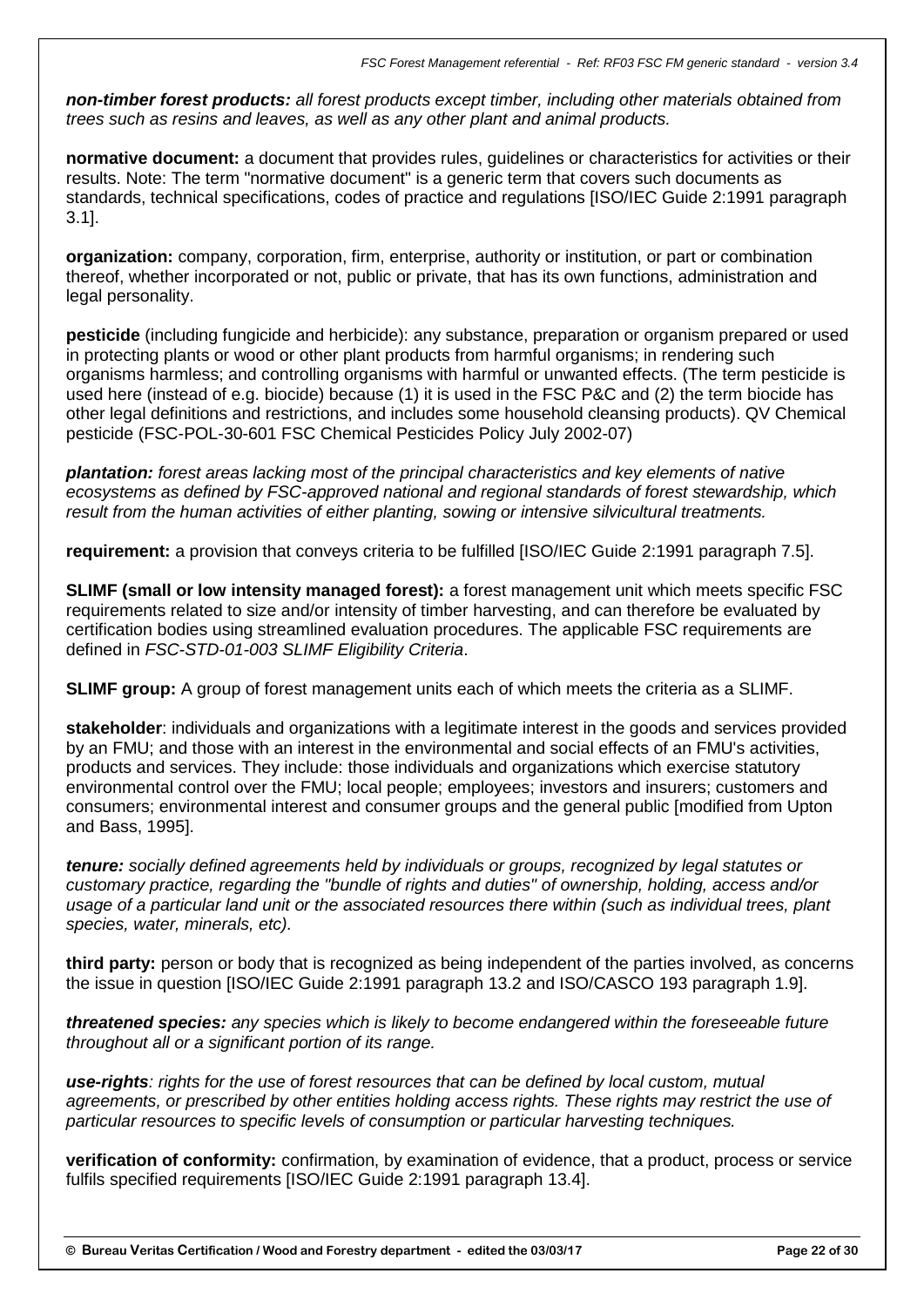*FSC Forest Management referential - Ref: RF03 FSC FM generic standard - version 3.4*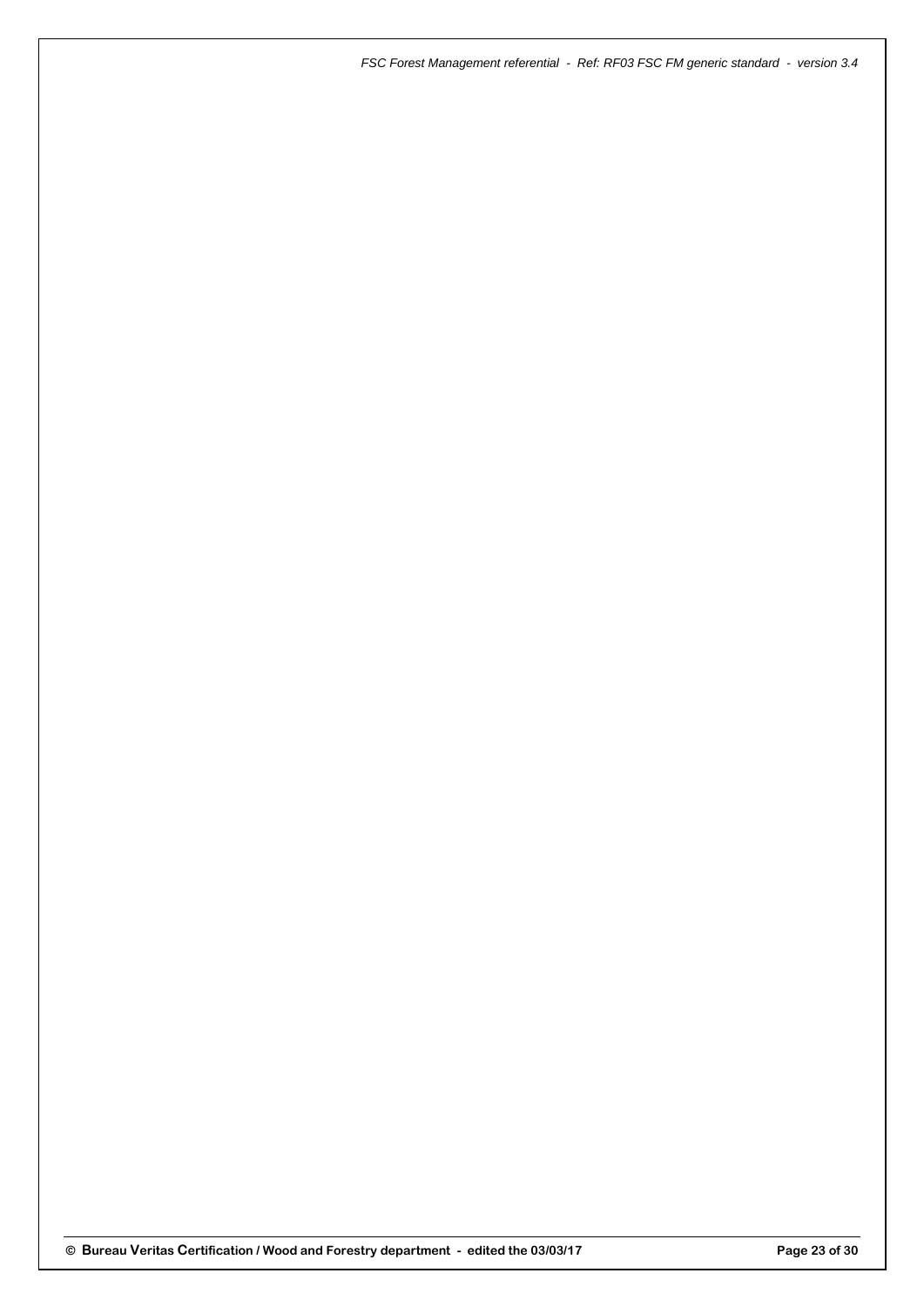## <span id="page-23-1"></span><span id="page-23-0"></span>**G – Appendix**

## **APPENDIX 1. ILO Conventions**

#### **FSC Policy on ILO conventions taken from FSC-POL-30-401 FSC certification and ILO conventions]**

Following the FSC policy document "FSC and the ILO Conventions" endorsed at the 24<sup>th</sup> Board Meeting of March 2002, compliance with all ILO Conventions relevant for forestry is a requirement for FSC forest management certification. The relevant ILO Labour Conventions are as follows. ILO Convention 87 and 98 are printed in full. Conventions number 29, 87, 98, 100, 105, 111, 138, and 182 are Core Standards covered by the 1998 ILO Declaration on Fundamental Principles and Rights at Work and its follow-up.

1. Forest managers are legally obliged to comply with all ILO conventions that are ratified in that country. 2. Forest mangers are expected to comply with the eight core (fundamental) ILO conventions in all ILO member countries, by virtue of their country's ILO membership, even if not all the conventions have been ratified.

3. FSC's policy for voluntary certification expects managers to comply with all conventions listed in Annex 2 [of FSC-POL-30-401 FSC certification and ILO conventions], in all countries (including countries which are not ILO members, and have not ratified the conventions).

The following conventions represent consensus among the 170 member countries of ILO, and have been adopted/endosed by the International Labour conference or the Governing body of ILO: (Core conventions highlighted in **bold**)

#### **29 Forced Labour Convention, 1930**

- **87 Freedom of association and protection of the right to organize conventions, 1948.**
- 97 Migration for employment (revised) convention, 1949.
- **98 Right to organize and collective bargaining convention, 1949.**
- **100 Equal remuneration convention, 1951.**
- **105 Abolition of forced labour convention, 1957.**
- **111 Discrimination (occupation and employment) convention, 1958.**
- 131 Minimum Wage fixing convention, 1970.
- **138 Minimum age convention, 1973.**
- 141 Rural workers organizations convention, 1975.
- 142 Human Resources Development Convention, 1975
- 143 Migrant Workers (Supplementary Provisions) Convention, 1975
- 155 Occupational Safety and Health Convention, 1981
- 169 Indigenous and Tribal Peoples Convention, 1989

#### **182 Worst Forms of Child Labour Convention, 199**

ILO Code of Practice on Safety and Health in Forestry Work.

Recommendation 135 Minimum Wage Fixing Recommendation, 1970

#### **APPENDIX 1a: ILO Conventions ratified in** *[name of country]*

<span id="page-23-2"></span>*For local adaptation of this generic standard to the local context, add here the list of ratified conventions*

(see<http://www.ilo.org/ilolex/english/index.htm> for information)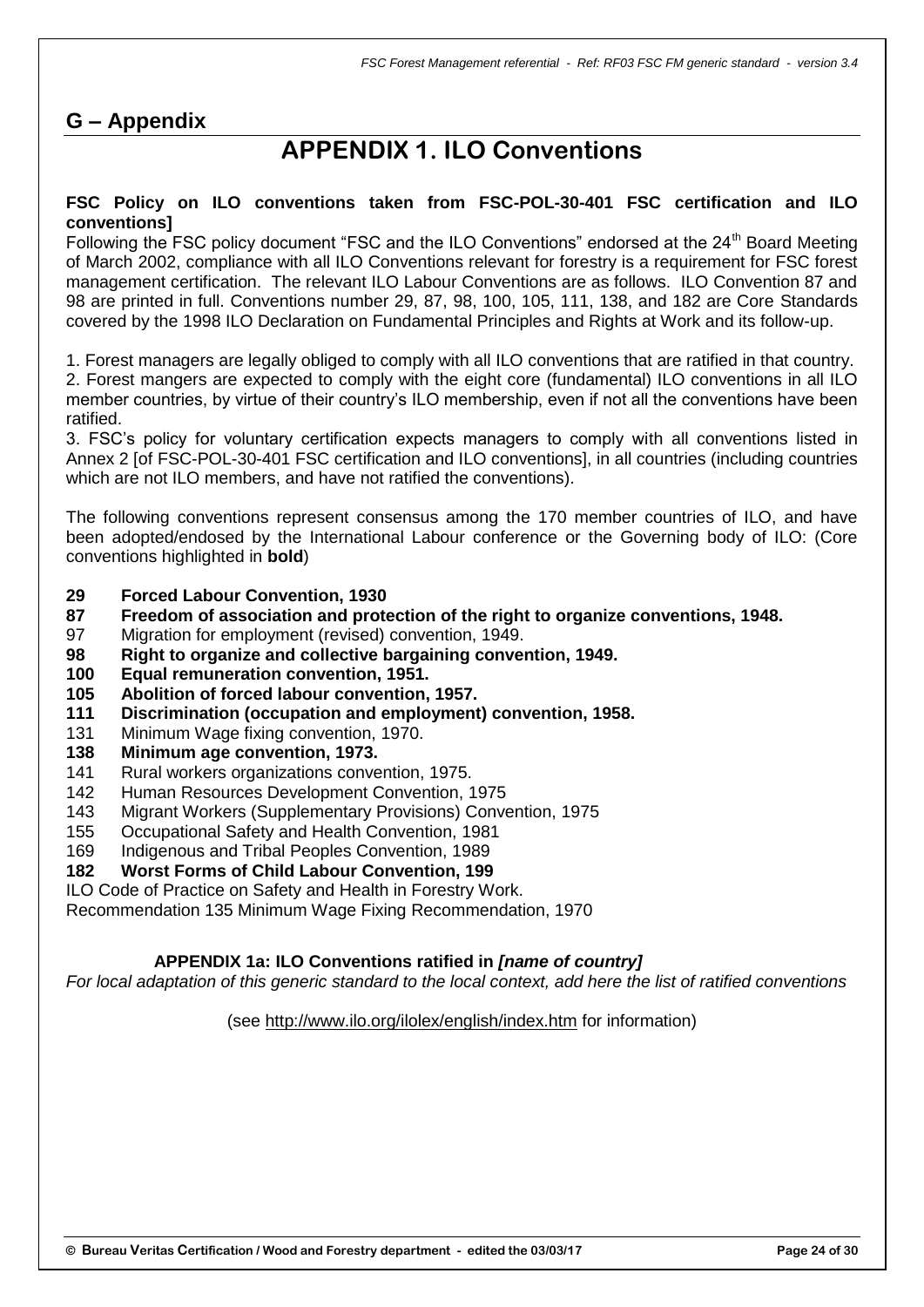#### **APPENDIX 1b: Personal Protective Equipment**

#### <span id="page-24-0"></span>**(Safety and health in Forestry work, ILO Code of practice, 1998)**

#### Personal protective equipment (PPE) appropriate for forestry Table 1. operations

| Parts of the body to be<br>protected: | Feet                                     | Legs                       | Trunk,<br>arms, legs          | Hands                          | Head                           | Eyes                                                            | Eyes/face       | Hearing                   |
|---------------------------------------|------------------------------------------|----------------------------|-------------------------------|--------------------------------|--------------------------------|-----------------------------------------------------------------|-----------------|---------------------------|
| PPE normally appropriate:             | Safety<br>boots or<br>shoes <sup>1</sup> | Safety<br>${\rm\,cross}^2$ | Close-<br>fitting<br>clothing | Gloves                         | Safety<br>helmet               | Goggles                                                         | Visor<br>(mesh) | Ear<br>muffs <sup>3</sup> |
| Operation                             |                                          |                            |                               |                                |                                |                                                                 |                 |                           |
| Planting <sup>4</sup>                 |                                          |                            |                               |                                |                                |                                                                 |                 |                           |
| Manual                                |                                          |                            |                               | ✓                              |                                |                                                                 |                 |                           |
| Mechanized                            |                                          |                            |                               |                                |                                |                                                                 |                 | νб                        |
| Weeding/cleaning                      |                                          |                            |                               |                                |                                |                                                                 |                 |                           |
| Smooth-edged tools                    |                                          |                            |                               |                                |                                |                                                                 |                 |                           |
| Handsaw                               |                                          |                            |                               |                                |                                |                                                                 |                 |                           |
| Chain-saw                             | ✓                                        |                            |                               |                                |                                |                                                                 |                 |                           |
| Brush saw                             |                                          |                            |                               |                                |                                |                                                                 |                 |                           |
| - with metal blade                    | ✓                                        |                            |                               |                                |                                |                                                                 |                 |                           |
| - with nylon filament                 | ✓<br>✓                                   |                            |                               |                                |                                |                                                                 |                 |                           |
| Rotating knife/flail                  |                                          |                            |                               |                                |                                |                                                                 |                 |                           |
| Pesticide                             |                                          |                            |                               |                                |                                | To comply with those specified for the particular substance and |                 |                           |
| application                           |                                          | application technique      |                               |                                |                                |                                                                 |                 |                           |
| Pruning*                              |                                          |                            |                               |                                | $\mathbf{v}^{10}$              |                                                                 |                 |                           |
| Hand tools                            | ✓                                        |                            |                               | ✓                              |                                |                                                                 |                 |                           |
| $Felling^{11}$                        |                                          |                            |                               |                                |                                |                                                                 |                 |                           |
| Hand tools                            |                                          |                            |                               | $\mathcal{I}^{12}$             |                                |                                                                 |                 |                           |
| Chain-saw                             | ╱                                        |                            |                               | ✓°                             |                                |                                                                 |                 |                           |
| Mechanized                            |                                          |                            |                               |                                |                                |                                                                 |                 |                           |
| Debarking                             |                                          |                            |                               |                                |                                |                                                                 |                 |                           |
| Manual                                | ✓                                        |                            |                               |                                |                                |                                                                 |                 |                           |
| Mechanized                            |                                          |                            |                               |                                |                                |                                                                 |                 | г6                        |
| Splitting                             |                                          |                            |                               |                                |                                |                                                                 |                 |                           |
| Manual                                |                                          |                            |                               |                                |                                |                                                                 |                 |                           |
| Mechanized                            |                                          |                            |                               |                                |                                |                                                                 |                 |                           |
| Extraction                            |                                          |                            |                               |                                |                                |                                                                 |                 |                           |
| Manual                                |                                          |                            |                               |                                | $\sqrt{13}$                    |                                                                 |                 |                           |
| Chute                                 |                                          |                            |                               |                                | $\boldsymbol{\checkmark}^{13}$ |                                                                 |                 |                           |
| Animal                                |                                          |                            |                               |                                | $\boldsymbol{\checkmark}^{13}$ |                                                                 |                 |                           |
| Mechanized                            |                                          |                            |                               |                                |                                |                                                                 |                 |                           |
| - skidder                             |                                          |                            |                               | $\boldsymbol{\checkmark}^{14}$ | ✓                              |                                                                 |                 | $\checkmark$              |
| - forewarder                          | ✓                                        |                            |                               |                                | ✓                              |                                                                 |                 | ✓                         |
| - cable crane                         |                                          |                            |                               | $\mathcal{V}^{14}$             |                                |                                                                 |                 | ✓                         |
| - helicopter                          |                                          |                            | 15                            | $\mathcal{L}^{14}$             | $-16$                          |                                                                 |                 |                           |
| Stacking/loading                      |                                          |                            |                               |                                |                                |                                                                 |                 |                           |
| Chipping                              |                                          |                            |                               |                                |                                |                                                                 |                 |                           |
| Tree climbing <sup>17</sup>           |                                          |                            |                               |                                |                                |                                                                 |                 |                           |
| Using a chain-saw                     |                                          |                            |                               |                                | $\mathbf{v}^{\text{ls}}$       |                                                                 |                 |                           |
| Not using a chain-                    |                                          |                            |                               |                                |                                |                                                                 |                 |                           |
| saw                                   |                                          |                            |                               |                                |                                |                                                                 |                 |                           |

Notes:  $*$  If pruning involves tree climbing above 3 m, a fall restricting device should be used. <sup>1</sup>With integrated steel toe for medium or heavy loads. <sup>2</sup>Safety trousers incorporating clogging material, in hot climates leggings or chaps may be used. Safety trousers and chap contain fibres that are inflammable and melt, and should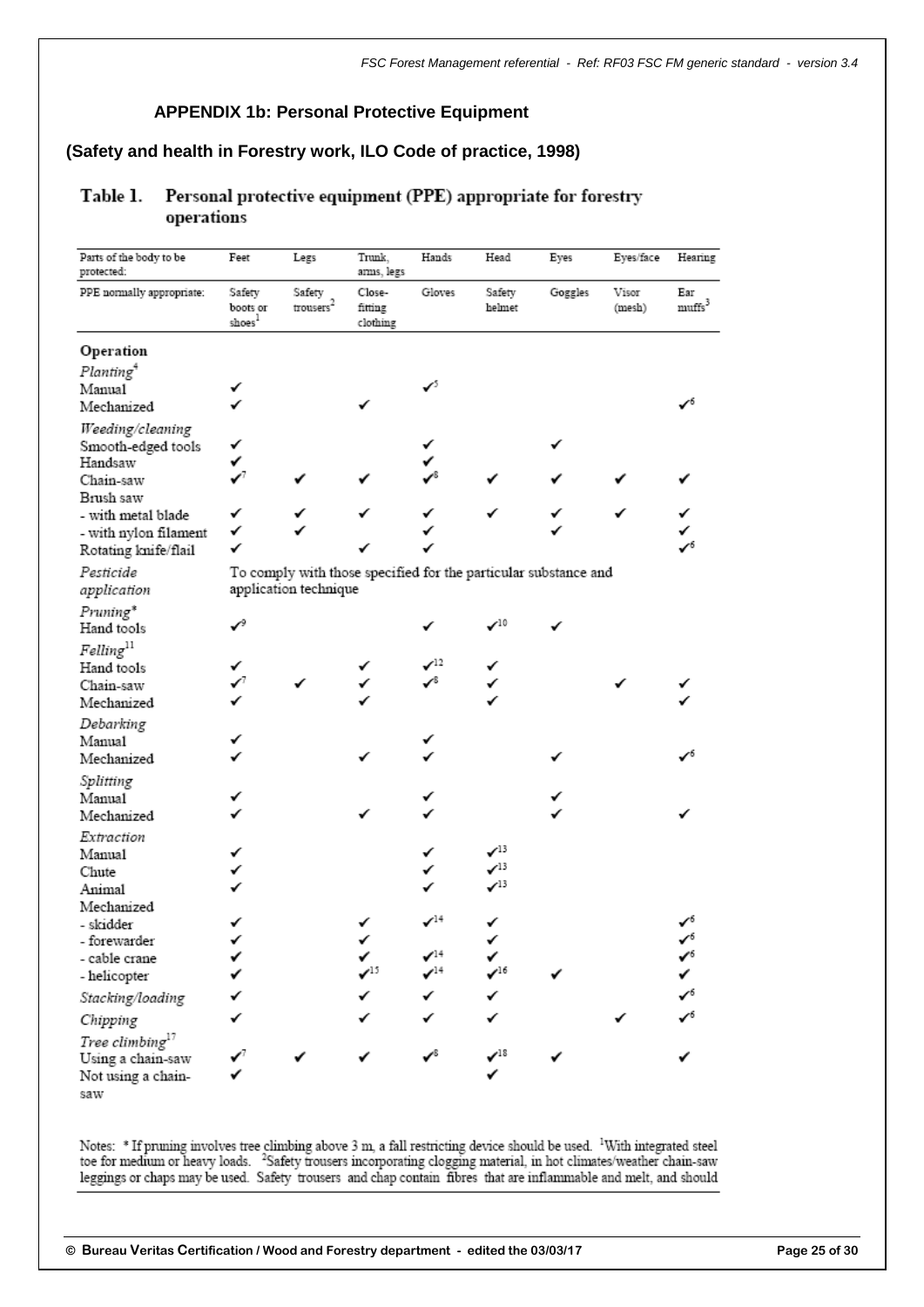## *FSC Forest Management referential - Ref: RF03 FSC FM generic standard - version 3.4*<br>**Table 1. Personal protective equipment (PPE) appropriate for forestry operations**  $(cont.)$

not be worn during fire-fighting. <sup>3</sup>Ear plugs and ear valves not generally suitable for forestry because of risk of infection. <sup>4</sup>For planting of chemically treated plants and for dipping of plants in chemicals see relevant section of Chapter 13. <sup>5</sup>When planting spiny seedlings or chemically treated plants. <sup>6</sup>When noise level at work Chapter 13. When planting spiny seedlings or chemically treated plants. When noise level at work position exceeds  $85dB(A)$ . <sup>7</sup>Chain-saw boots with protective guarding at front vamp and instep.  ${}^{8}$ Cut-resistant material safety helmets with chin straps may be used.

## **APPENDIX 2: National Legislation**

<span id="page-25-0"></span>*For local adaptation of this generic standard to the local context, add here the list of all relevant national legislation.*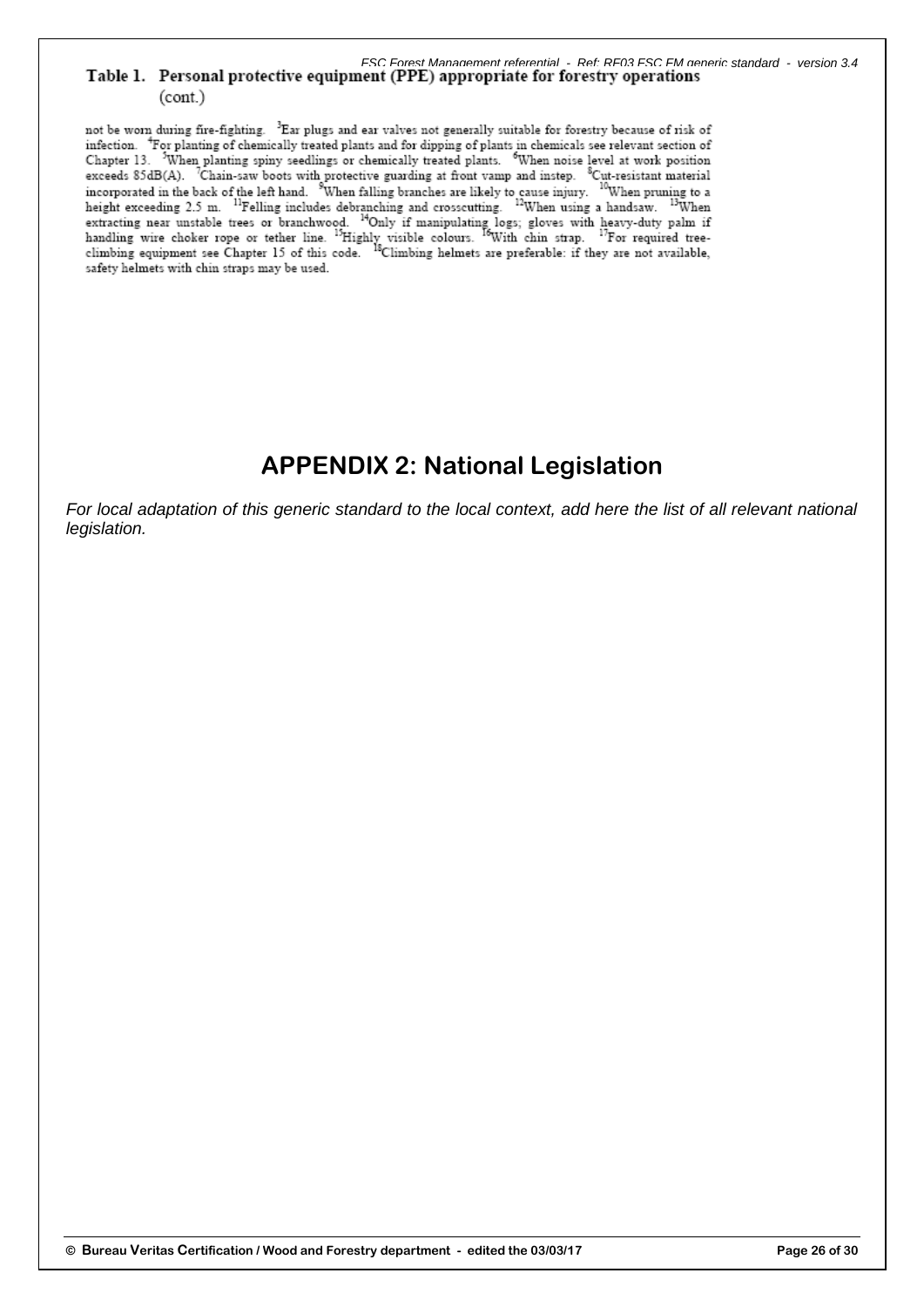*FSC Forest Management referential - Ref: RF03 FSC FM generic standard - version 3.4*

# **APPENDIX 3: CITES**

### <span id="page-26-0"></span>**Convention on International Trade in Endangered Species (CITES)**

Additional Guidance for Timber Importers and traders GN15 (November 2005)

| Latin name                                                                                                                                                                                                                               | <b>Common/Trade name</b>                                                                                                                                                                    | <b>Notes / Distribution</b>                                                                                                                                                                                                                                                                                                                                                                                                    |  |  |
|------------------------------------------------------------------------------------------------------------------------------------------------------------------------------------------------------------------------------------------|---------------------------------------------------------------------------------------------------------------------------------------------------------------------------------------------|--------------------------------------------------------------------------------------------------------------------------------------------------------------------------------------------------------------------------------------------------------------------------------------------------------------------------------------------------------------------------------------------------------------------------------|--|--|
| <b>Appendix I:</b>                                                                                                                                                                                                                       |                                                                                                                                                                                             |                                                                                                                                                                                                                                                                                                                                                                                                                                |  |  |
| Abies guatamalensis<br>Araucaria araucana<br>Dalbergia nigra<br>Fitzroya cuppressoides<br>Pilgerodendron uviferum<br>Podocarpus parlatorei                                                                                               | Guatemalan fir<br>Monkey-puzzle tree<br><b>Brazilian Rosewood</b><br>Alerce<br>Parlatore's Podocarp                                                                                         | <b>Central America</b><br>Chile and Argentina<br><b>Brazil</b><br>Costa Rica, Panama, Columbia<br>Argentina, Chile<br>Argentina, Bolivia, Peru                                                                                                                                                                                                                                                                                 |  |  |
| <b>Appendix II:</b>                                                                                                                                                                                                                      |                                                                                                                                                                                             |                                                                                                                                                                                                                                                                                                                                                                                                                                |  |  |
| Aquilaria spp.<br>Caryocar costaricense<br>Gonystylus spp.<br>Guaiacum spp.<br>Gyrinops spp.<br>Oreomunnea pterocarpa<br>Pericopsis elata<br>Platymiscium pleiostachyum<br>Prunus africana<br>Pterocarpus santalinus<br>Swietana humilis | Agarwood<br>Ajillo<br>e.g. Ramin<br>Lignum-vitae/Tree<br>of<br>life<br>Agarwood<br>Gavilaan<br>Afrormosia<br>Quira macawood<br>African cherry<br><b>Red Sandalwood</b><br>Honduras Mahogany | Asia (all species)<br>Colombia, Costa Rica, Panama<br>Asia (all species)<br>Central America, Caribbean (all species)<br>Asia (all species)<br>Costa Rica, Mexico, Panama<br><b>Central and West Africa</b><br>logs, sawn wood and veneers controlled<br>only<br><b>Central America</b><br>Africa&Madagaskar<br>India<br>wood-chips<br>logs,<br>and<br>unprocessed<br>broken material controlled only<br><b>Central America</b> |  |  |
| Swietana macrophylla<br>Swietana mahagoni                                                                                                                                                                                                | Big-leaf Mahogany<br>Caribbean mahogany                                                                                                                                                     | <b>Central-South America</b><br>USA, West Indies, Central America<br>logs sawn wood and veneer sheets<br>controlled only                                                                                                                                                                                                                                                                                                       |  |  |
| Taxus: chinensis<br>cuspidata<br>fauana<br>sumatrana<br>wallichiana                                                                                                                                                                      | Yew: Chinese<br>Japanese<br>Tibetan<br>Sumatran<br>Himalayan                                                                                                                                |                                                                                                                                                                                                                                                                                                                                                                                                                                |  |  |
| <b>Appendix 3:</b>                                                                                                                                                                                                                       |                                                                                                                                                                                             | South&Central America (logs, sawn wood                                                                                                                                                                                                                                                                                                                                                                                         |  |  |
| Cedrela odorata<br>Dipteryx panamensis<br>Magnolia<br>liliifera<br>var.                                                                                                                                                                  | Cigarbox Cedar<br>Almendro<br>Safan, Champak                                                                                                                                                | and veneer sheets only)<br>Costa Rica, Panama, Colombia<br>Bhutan, China, India, Nepal                                                                                                                                                                                                                                                                                                                                         |  |  |

**© Bureau Veritas Certification / Wood and Forestry department - edited the 03/03/17 Page 27 of 30**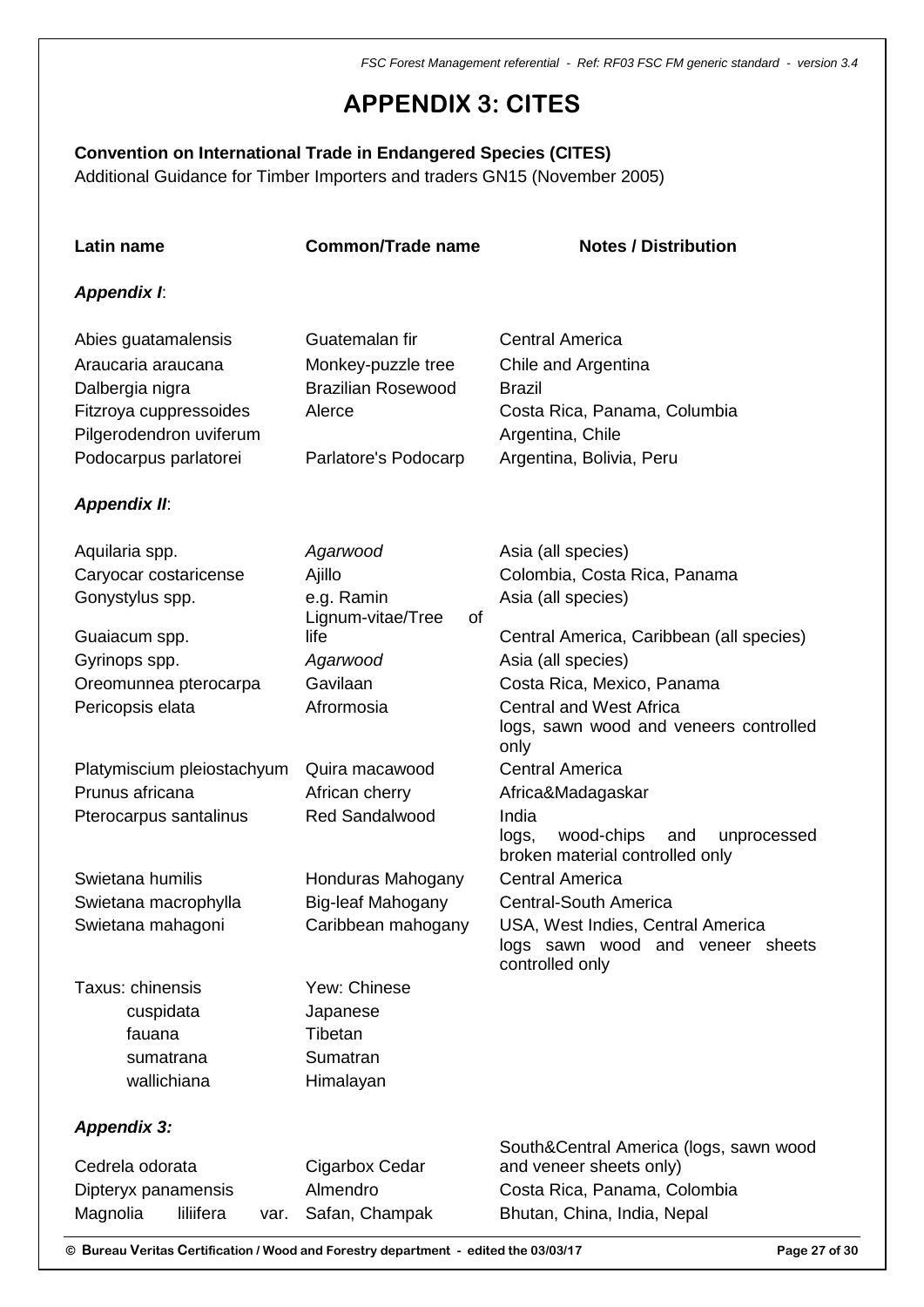#### obovata

Podocarpus nerifolius Yellow wood Asia

Tetracentron sinense Tetracentrons Bhutan, China, India, Nepal, Myanmar

Soil Association Woodmark supports the inclusion of the following species in Appendix II; all are known to be in international trade and to be suffering or having already suffered substantial decline:

| Berchemia zeyheri             | Pink ivorywood                  |  |  |
|-------------------------------|---------------------------------|--|--|
| Chamaecyparis lawsoniana      | Port Orford cedar               |  |  |
| Dalbergia cearensis           | Kingwood                        |  |  |
| Dalbergia frutescens          | Tulipwood                       |  |  |
| Dalbergia latifolia           | Indian rosewood, Sonokeling     |  |  |
| Dalbergia melanoxylon         | African blackwood               |  |  |
| Diospyros celebica            | Macassar ebony                  |  |  |
| Diospyros crassiflora         | African ebony                   |  |  |
| Diospyros ebenum              | Sri Lankan ebony                |  |  |
| Diospyros muni                | Thai ebony                      |  |  |
| Diospyros philippinensis      | Philippine ebony                |  |  |
| Entandrophragma<br>11<br>(all |                                 |  |  |
| spp.)                         | Utile, Sapele, African mahogany |  |  |
| Khaya (all 7 spp.)            | African mahogany                |  |  |
|                               |                                 |  |  |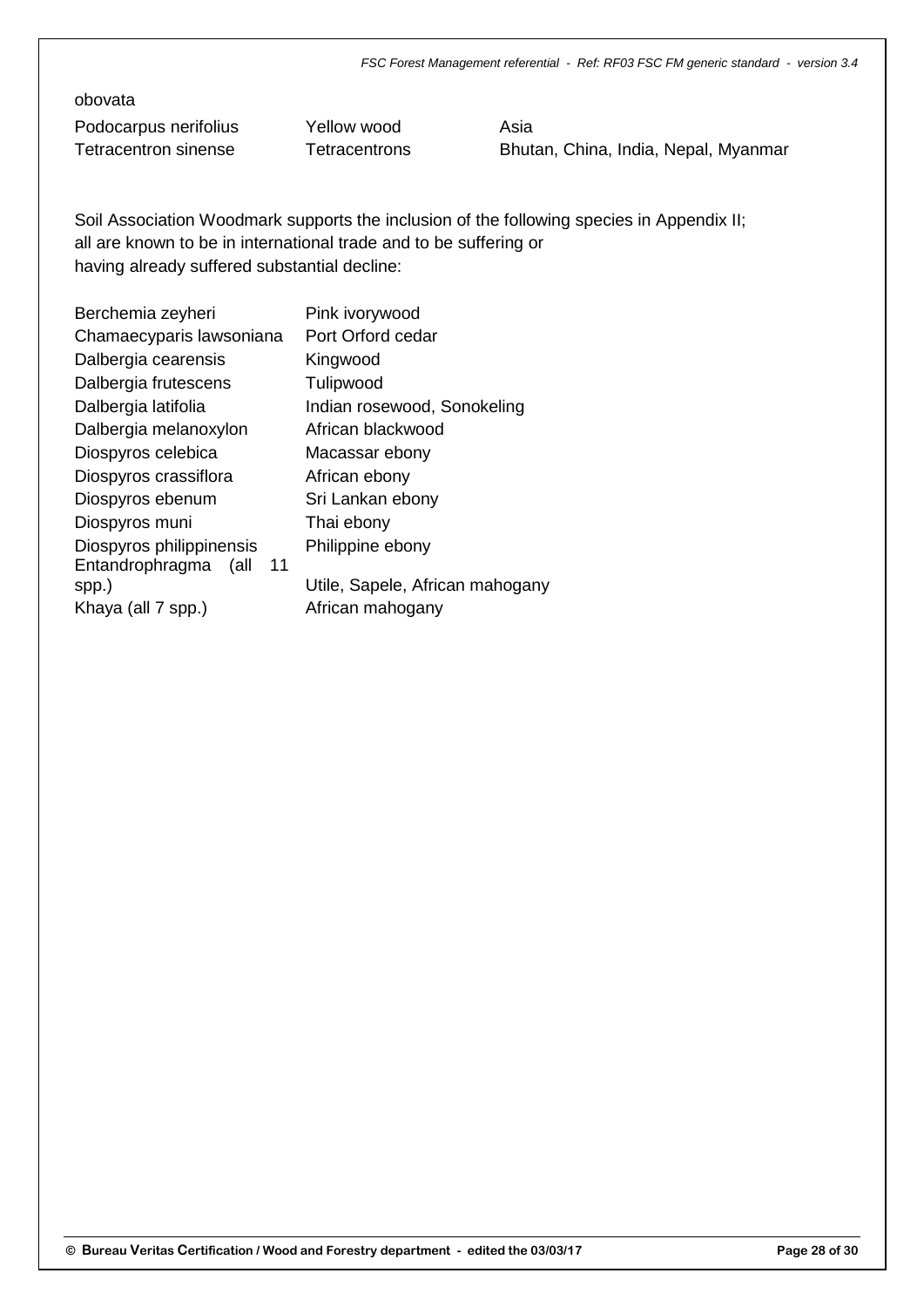# **APPENDIX 4: Biological Diversity Convention**

<span id="page-28-0"></span>*For local adaptation of this generic standard to the local context, add here any implication of the BDC on the national situation.*

*(See http://www.cbd.int/countries/ for details of country specific information)*